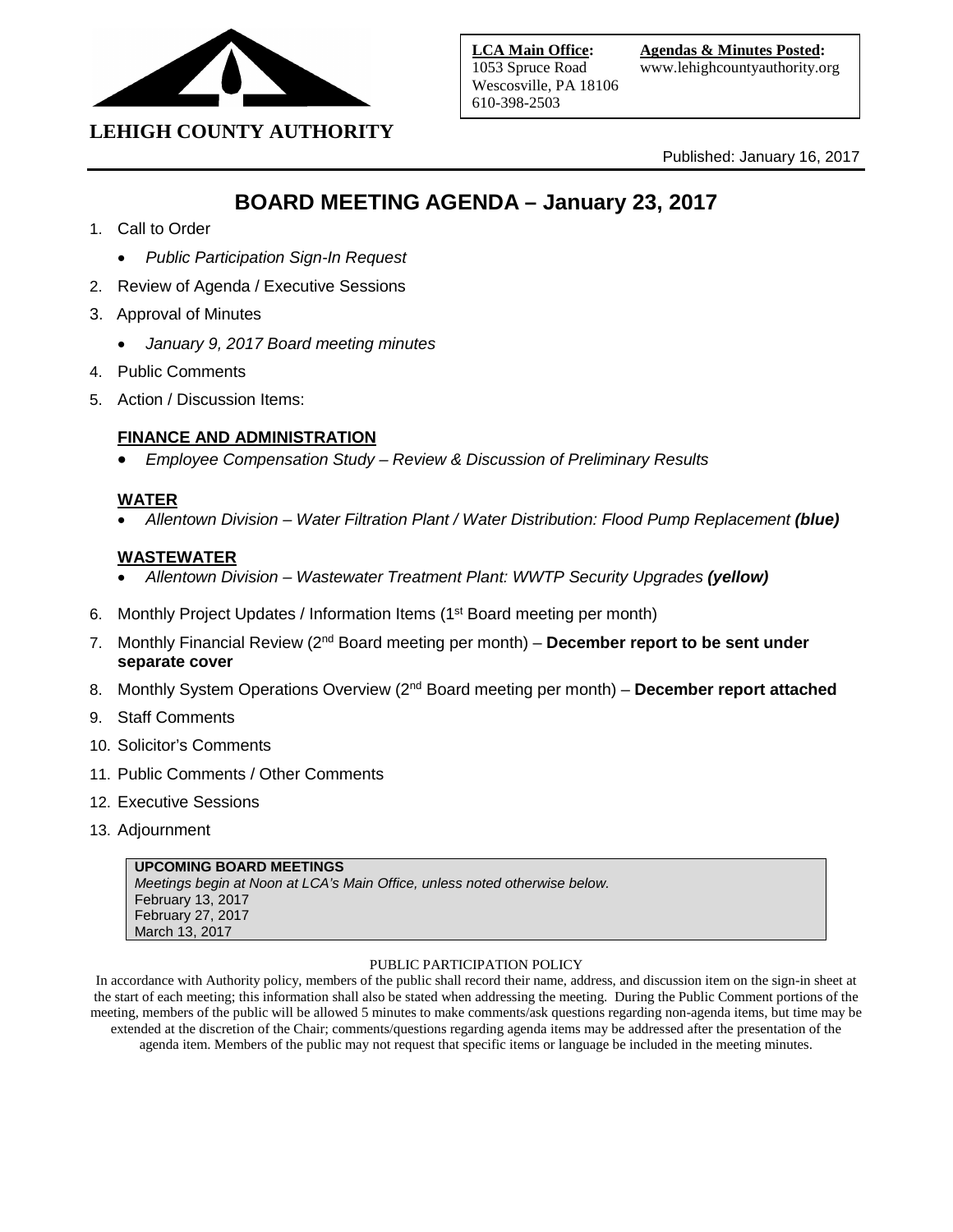### **REGULAR MEETING MINUTES January 9, 2017**

The Regular Meeting of the Lehigh County Authority was called to order at 12:00 p.m. on Monday, January 9, 2017, Chairman Brian Nagle presiding. Other Members present at the commencement of the meeting were: Linda Rosenfeld, Tom Muller, Richard Bohner, Norma Cusick, Scott Bieber and Ted Lyons. Deana Zosky was on the conference phone and did not participate in any discussion or vote. Authority Staff present were Liesel Gross, Ed Klein, Pat Mandes, Brad Landon, John Parsons, Chuck Volk, Phil DePoe and Lisa Miller.

### **REVIEW OF AGENDA**

Chairman Nagle noted the item under Finance and Administration, Union Contracts & Employee Manual Updates will not be discussed in executive session, as initially planned.

Kevin Baker arrived at 12:05 p.m.

### **APPROVAL OF MINUTES**

### *December 12, 2016 Regular Meeting Minutes*

Richard Bohner suggested a correction on the first page, under Public Comments second sentence, the word *to* should be added after the word *it.* Scott Bieber requested the Minutes be corrected on page 3 under his comments to read *Scott Bieber disagreed and said that the City is not making an impact on the Lehigh River flood flow any worse by blending, and should pursue blending as the less expensive alternative to protect water quality.* 

On a motion by Richard Bohner, seconded by Linda Rosenfeld, the Board approved the Minutes of the December 12, 2016 meeting as revised with the above noted changes (7-0). Tom Muller abstained.

### **PUBLIC COMMENTS**

Mike Siegel presented a USGS graph of the stream flow of the Little Lehigh Creek. He reported the creek contains "still water" meaning the water appears to be moving but is just lying in the creek bed, as evidenced by the creek being frozen over. When this happens, it is only a matter of time until the water goes underground. Mr. Siegel also presented a graph from the monitoring station in Fogelsville. He is concerned about the recharge time, which typically occurs in the winter months but appears to not be occurring so far this season. He recommended the Authority shut down Well #8. He also reviewed a graph showing the average current daily depth to water, all adding to his concern about another drought emergency.

Chairman Nagle asked for an update on the proposal from Al Guiseppe of Spotts, Stevens & McCoy as discussed at the previous meeting. John Parsons informed the Board that the Authority received the proposal and it has been reviewed and commented on the Authority's legal department and forwarded to Spotts, Stevens & McCoy for consent and signatures. The plan and scope, which will include information on gages, funding and partnerships, will then be presented to the Board for discussion. Chairman Nagle added that the decision to shut down the wells is a management operating decision, but study will help to establish a process to determine if the shutting down of a well would have a positive or negative impact on groundwater.

### **ACTION AND DISCUSSION ITEMS**

### *Union Contracts & Employee Manual Updates*

Liesel Gross introduced Ryan Sirak, Treatment Plant Operator with the Allentown Division, who was on the contract negotiating team and sitting in the room. Mr. Sirak expressed that he didn't have anything to address to the Board, but was present to observe. Ms. Gross reviewed the highlights of the union contract changes and employee manual recommended changes and explained the primary goal of the process was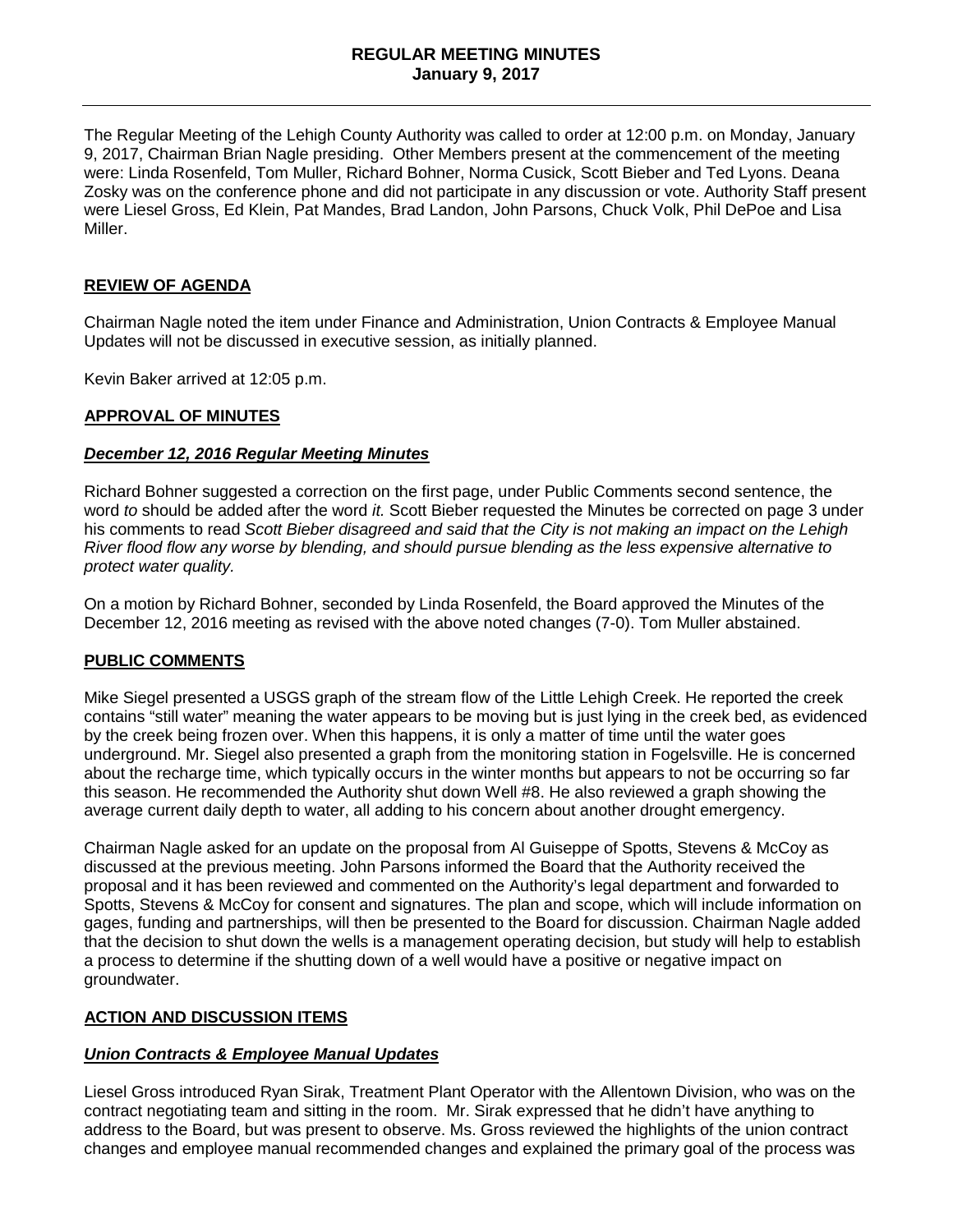to bring more internal equity and uniformity to pay practices and other policies for all employees. The Board commended the Staff for a great job done working on and negotiating the contracts.

On a motion by Tom Muller, seconded by Norma Cusick, the Board approved the Union Contracts (8-0).

Liesel Gross reviewed the three changes to the employee manual that were raised and addressed through contract negotiations. The three items were regarding the Authority's anti-nepotism policy, off-time benefits, and retiree fringe benefits.

On a motion by Tom Muller, seconded by Norma Cusick, the Board approved the three changes to the employee manual as presented (8-0).

### *Suburban Division – Additional Water Supply – Small Satellite Systems*

Chuck Volk gave an overview of the project. The project addresses the needs of the Beverly Hills and Madison Park North water systems which each are operating on one well with no redundant back up water supply. Phase 1 of the project is for an exploratory study to develop a well. The test well can become a supply well if it's adequate. If the test well fails, further investigation would be needed.

Mr. Volk is asking for approval of the Capital Project Authorization – Phase 1- Exploratory Well Drilling & Feasibility Evaluation, Beverly Hills & Madison Park North in the amount of \$150,000.00 which includes the Professional Services Authorization - Phase 1 – awarding engineering services to ARRO Consulting in the amount of \$93,130.00.

On a motion by Scott Bieber, seconded by Norma Cusick, the Board approved the Capital Project Authorization – Phase 1- Exploratory Well Drilling & Feasibility Evaluation, Beverly Hills & Madison Park North in the amount of \$150,000.00 which includes the Professional Services Authorization - Phase 1 – awarding engineering services to ARRO Consulting in the amount of \$93,130.00 (8-0).

### *Suburban Division – Lynn Township – WWTP Improvements, Phases 1 & 2*

Chuck Volk gave an overview of the construction phase of the project. Mr. Volk is requesting approval of the Capital Project Authorization – Amendment No. 1 – Construction Phase in the amount of \$749,875.00 which includes the Professional Services Authorization – Amendment No. 1 – Construction Phase for engineering services to Gannett Fleming in the amount of \$40,000.00 and inspections services to Cowan Associates in the amount of \$24,142.00, and awarding the contract for the Construction Phase for General Construction to Blooming Glen Contractors WW in the amount of \$501,030.00 and the contract for Electrical Construction to Blooming Glen Contractors WW in the amount of \$66,503.00. Mr. Volk explained the higher estimated hours in the Cowan Associates proposal and felt it was evident that Cowan Associates was proposing a more experienced inspector as well as offering the better overall value to the Authority.

On a motion by Ted Lyons, seconded by Tom Muller, the Board approved the Capital Project Authorization – Amendment No. 1 – Construction Phase in the amount of \$749,875.00 which includes the Professional Services Authorization – Amendment No. 1 – Construction Phase for engineering services to Gannett Fleming in the amount of \$40,000.00 and inspections services to Cowan Associates in the amount of \$24,142.00, and awarding the contract for the Construction Phase for General construction to Blooming Glen Contractors WW in the amount of \$501,030.00 and the contract for Electrical construction to Blooming Glen Contractors WW in the amount of \$66,503.00 (8-0).

### *Allentown Division – Emergency Declaration – Wastewater Treatment Plant: Final Settling Tank Drive*

John Parsons explained the emergency declaration caused by the failure of the drive on Final Settling Tank #5 at Kline's Island Wastewater Treatment Plant. The procurement of a replacement drive has a 14-17 week lead time which would mean the plant would potentially be running without the impacted tank during periods of very high flows. It is imperative to Operations that the plant be fully functioning, therefore, by eliminating the bidding process, the replacement will be back on line prior to hurricane season, when such very high flow are more probable based on experience and history.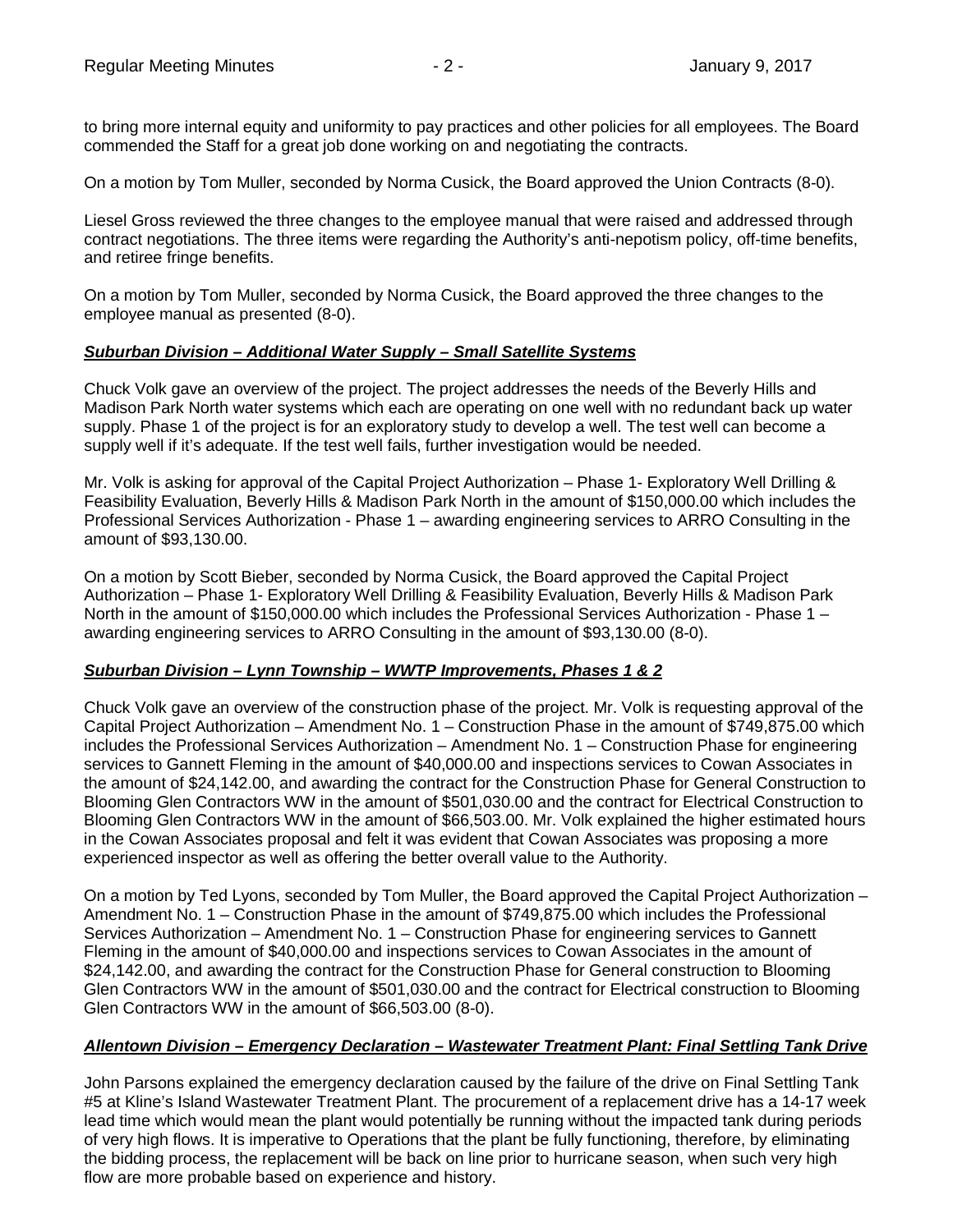Some discussion followed regarding asset management strategies to repair or replace aging equipment prior to such failures occurring.

On a motion by Scott Bieber, seconded by Tom Muller, the Board approved the Emergency Declaration for the Wastewater Treatment Plant Final Settling Tank Drive (8-0).

### **PROJECT UPDATES/INFORMATION ITEMS**

Liesel Gross addressed a question regarding the Farr Tract noting that it is still an active development that the Authority will review, although public water supply to the current proposed plans for this tract is not envisioned.

### **MONTHLY FINANCIAL REVIEW**

Ed Klein gave an overview of the November 2016 Financial Report. The preliminary December financials will be presented at the next meeting.

### **STAFF COMMENTS**

Liesel Gross noted the fire extinguishers that were handed out to the Board were a year end safety gift for employees that was extended to the Board to illustrate the importance of employee safety across the entire organization. Also, a citizen survey regarding public participation has been posted on the Authority website. She also mentioned that for the next Board meeting, there will be a compensation expert present to discuss pay philosophy and preliminary results of the compensation survey the Authority began in December.

Chairman Nagle noted that Ms. Gross has been CEO of the Authority for one year and an annual performance appraisal is due.

### **SOLICITOR'S COMMENTS**

None.

### **PUBLIC COMMENTS / OTHER COMMENTS**

Mike Siegel commented on the sewer collector system manholes and covers and feels they are improperly re-aligned during road paving by municipalities and PennDOT, thus creating depressions that potentially funnel water into the collector systems. He is concerned about water getting into the manhole covers. In an unrelated matter, Mr. Siegel also voiced his concerns with sinkholes forming when the water table returns.

### **EXECUTIVE SESSION**

None.

### **ADJOURNMENT**

There being no further business, the Chairman adjourned the meeting at 12:58 p.m.

Richard H. Bohner **Secretary**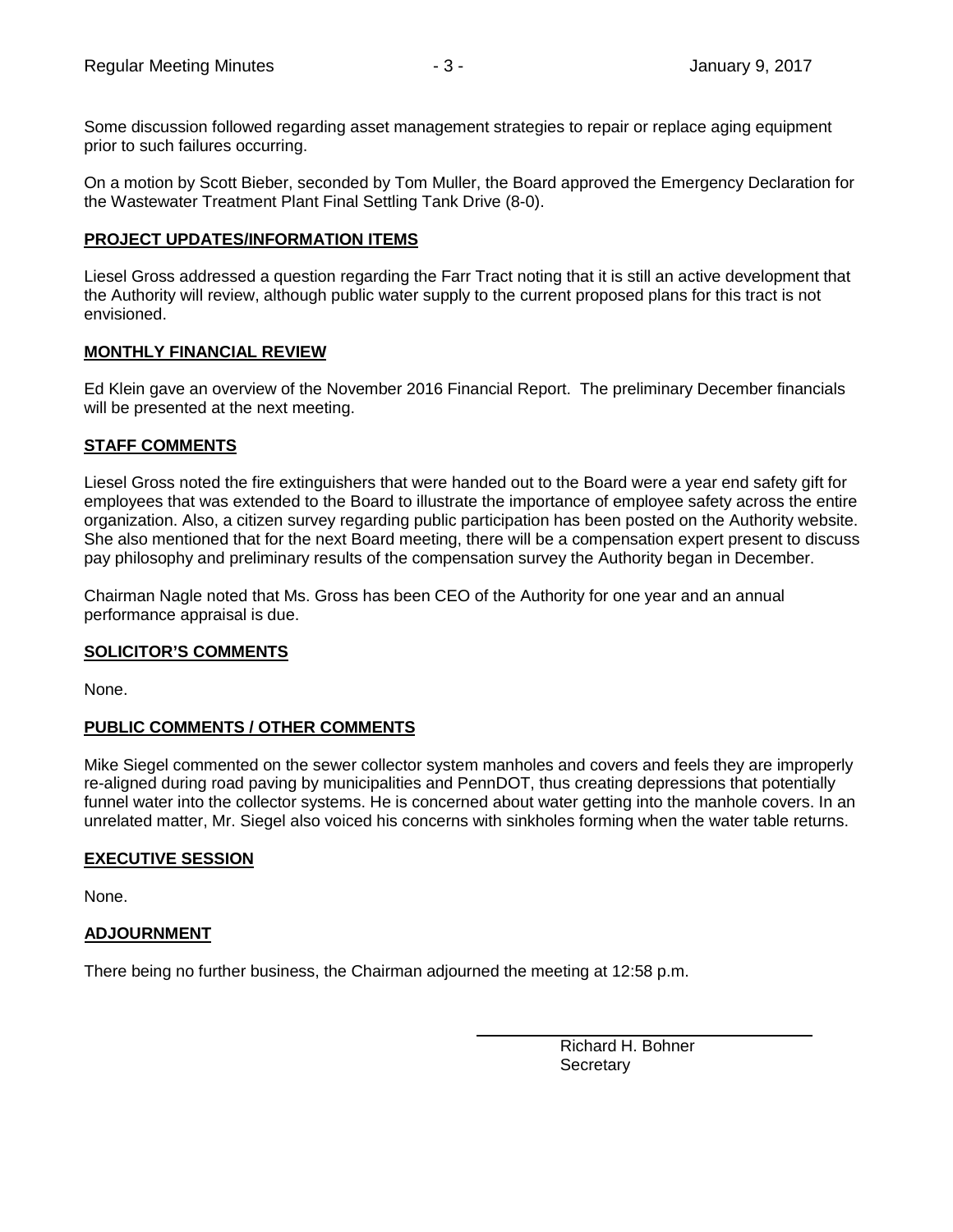# **MEMORANDUM**

**Date:** January 23, 2017

**To:** Authority Board

**From:** Phil DePoe

**Subject:** Allentown Division – Distribution and Collection Flood Pump Replacement Project: Construction Phase

### **MOTIONS / APPROVALS REQUESTED:**

| No.  | Item                                                    | Amount    |  |  |
|------|---------------------------------------------------------|-----------|--|--|
|      | Capital Project Authorization – Construction Phase      | \$329,500 |  |  |
| 2(1) | Professional Services Authorization – D'Huy Engineering | \$28,200  |  |  |
| 3(1) | General Contract Award - Zimmerman Environmental        | \$221,300 |  |  |

*(1) Included in the Capital Project Authorization.* 

### **PROJECT OVERVIEW:**

The project generally consists of the installation of a new submersible flood pump at the Allentown Division – Distribution and Collection Site. The existing centrifugal flood pump has reached the end of its useful life. In addition, an existing raw water magmeter will be replaced in the parking lot of the Water Filtration Plant. The contractor will also install two new chemical feed tanks in the basement of the Water Filtration Plant. LCA be purchasing these chemical feed tanks for the install as part of this contract.

### **FINANCIAL:**

This Project will be funded by the LCA Allentown Division.

### **PROJECT STATUS:**

The project was advertised for bid on November 15, 2016. A mandatory pre-bid meeting was held on November 29, 2016. Bids were received on January 12, 2017.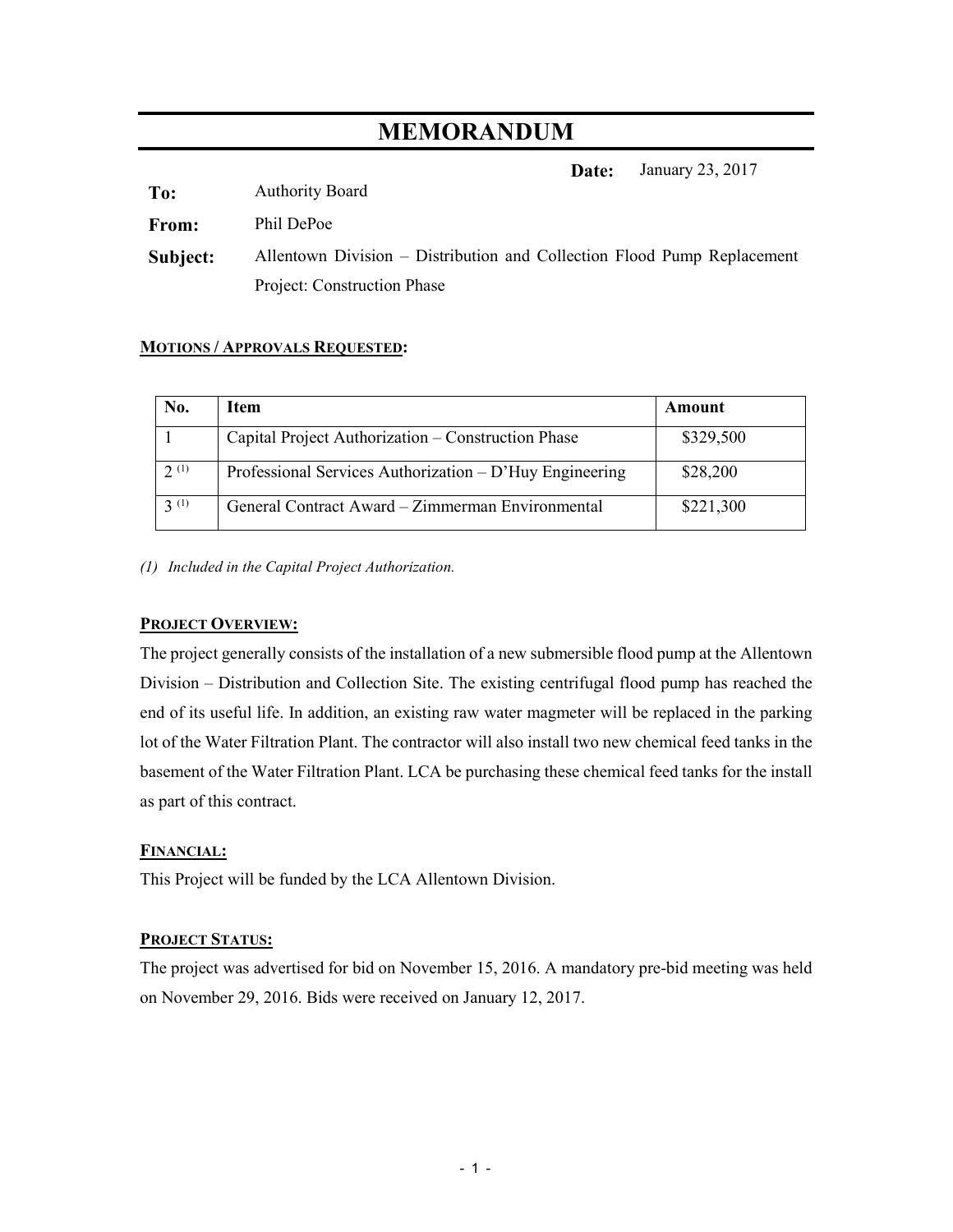### **THIS APPROVAL – CONSTRUCTION PHASE:**

The construction phase includes activities that are necessary to install the new flood pump, raw water magmeter, and chemical feed tanks. The General Contractor will be responsible for all construction activities. The design engineer will be responsible for periodic oversight of the construction, which will be supplemented by in-house project management provided by LCA.

### **BIDDING SUMMARY:**

The project requires a General Construction (GC) Contract. The bid results are summarized below:

| <b>Bidder</b>                           | <b>Base Bid Amount</b> |  |  |  |
|-----------------------------------------|------------------------|--|--|--|
| <b>Zimmerman Environmental</b>          | \$221,300              |  |  |  |
| <b>Blooming Glen Contractors WW</b>     | \$247,239              |  |  |  |
| JP Environmental, LLC                   | \$261,500              |  |  |  |
| PSI Pumping Solutions, Inc.             | \$276,764              |  |  |  |
| Eastern Environmental Contractors, Inc. | \$302,400              |  |  |  |

Based upon the review of the bids, we recommend award of the General Construction contract to Zimmerman Environmental subject to the receipt of the necessary Performance Bonds, Insurance and other required documentation. LCA staff has reviewed the supplied references and Zimmerman Environmental is qualified to complete this project.

### **PROFESSIONAL SERVICES:**

D'Huy Engineers has been our design consultant on this project and will provide construction engineering and on-site inspection services for the construction phase of the project. Their work will also include:

- 1. Prepare for, attend, and facilitate a pre-construction conference
- 2. Prepare for and attend three job conference meetings
- 3. Review and approve contractor's submittals and respond to RFIs
- 4. Process and necessary change orders
- 5. Provide limited construction observation
- 6. Prepare punch list and final project close-out
- 7. As-built drawing preparation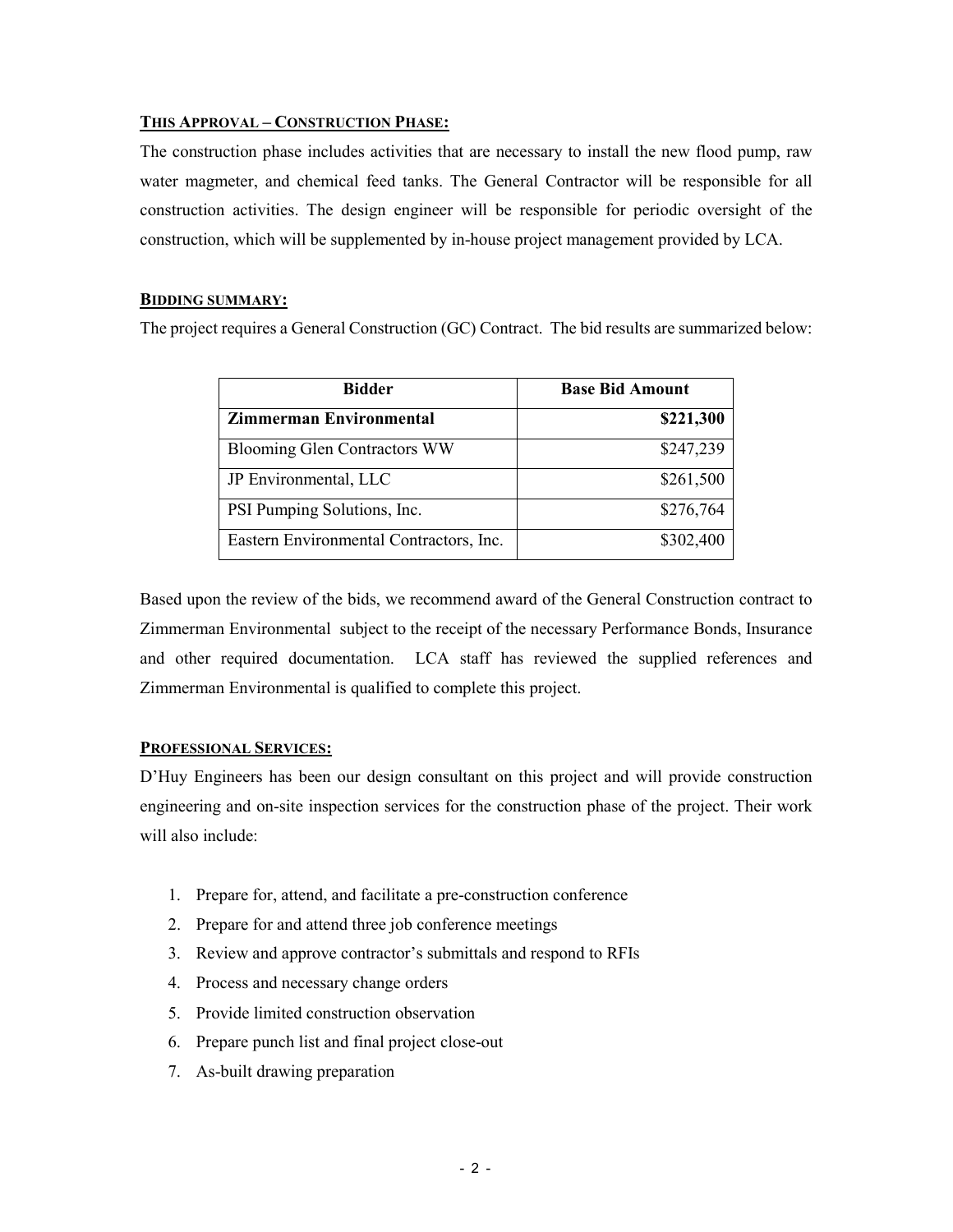## **PROJECT SCHEDULE:**

The specifications require the project to be complete by the end of August 2017.

## **FUTURE AUTHORIZATIONS:**

No future authorizations are anticipated for this project.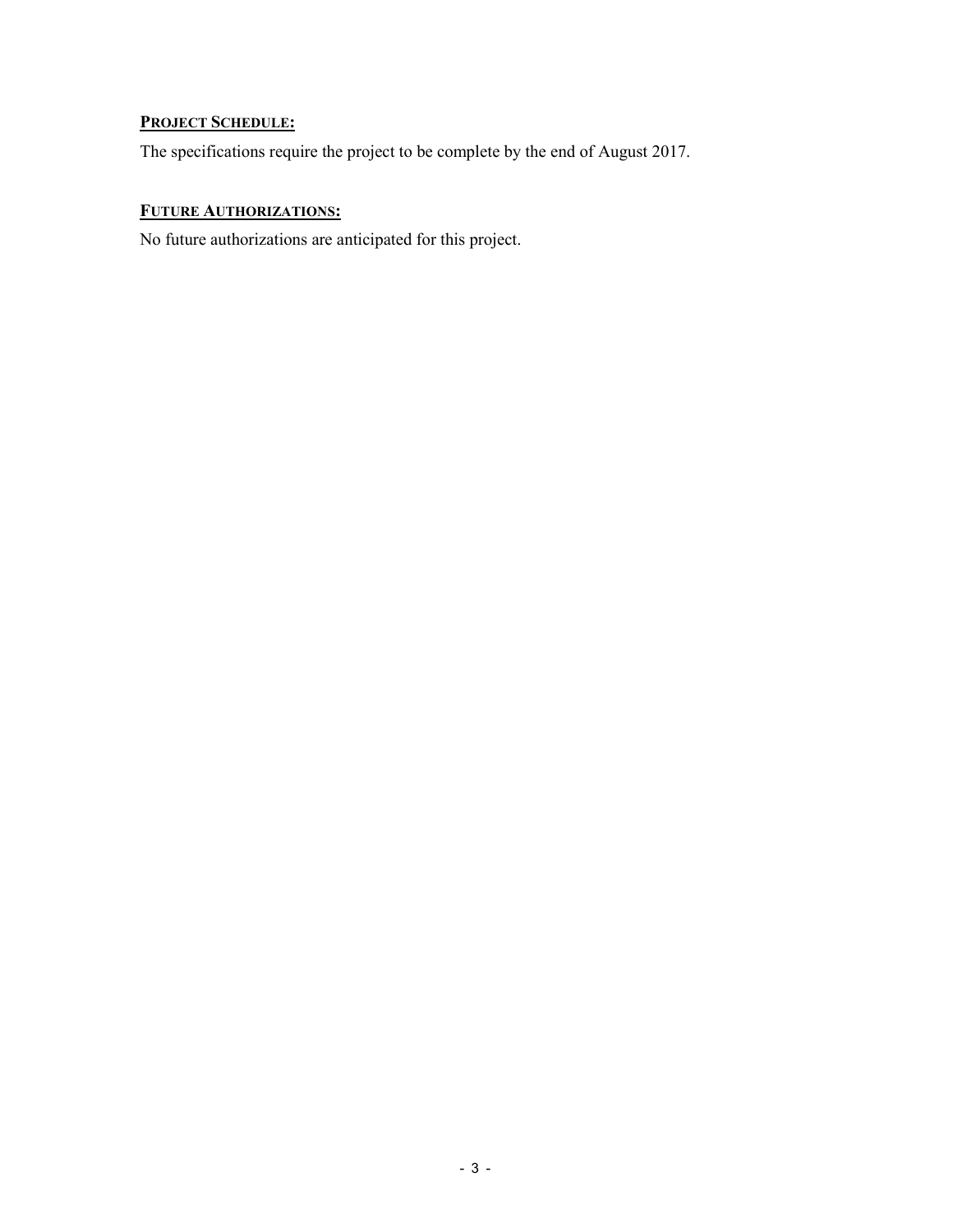# **CAPITAL PROJECT AUTHORIZATION**

| <b>PROJECT NO.:</b>   | $AD-W-17-1$                                                                                                 | <b>BUDGET FUND:</b> |    | Allentown Div\Water\Capital |
|-----------------------|-------------------------------------------------------------------------------------------------------------|---------------------|----|-----------------------------|
| <b>PROJECT TITLE:</b> | Allentown Division – Distribution and Collection PROJECT TYPE:<br>Stormwater Flood Pump: Construction Phase |                     |    |                             |
|                       |                                                                                                             |                     |    | Construction                |
|                       |                                                                                                             |                     |    | <b>Engineering Study</b>    |
| THIS AUTHORIZATION:   | \$329,500                                                                                                   |                     |    | <b>Equipment Purchase</b>   |
| TO DATE (W/ ABOVE)    | \$367,000                                                                                                   |                     | IX | <b>Amendment No. 1</b>      |

### **DESCRIPTION AND BENEFITS:**

 The project generally consists of the installation of a new submersible flood pump at the Allentown Division – Distribution and Collection site. The existing centrifugal flood pump has reached the end of its useful life. In addition, an existing raw water Magmeter will be replaced in the parking lot of the Water Filtration Plant. The contractor will also install two new chemical feed tanks in the basement of the Water Filtration Plant. LCA will be purchasing these chemical feed tanks for the install as part of this contract.

Please see attached Board Memo for further project details.

### **Authorization Status:**

| <b>Previous Authorizations</b> |          |
|--------------------------------|----------|
| Design Phase                   | \$37,500 |

| <b>Requested This Authorization</b>          |           |  |  |  |
|----------------------------------------------|-----------|--|--|--|
| <b>Construction Phase</b>                    |           |  |  |  |
| <b>Staff</b>                                 | \$15,000  |  |  |  |
| <b>Construction Contractor</b>               | \$221,300 |  |  |  |
| <b>Engineering Consultant</b>                | \$28,200  |  |  |  |
| <b>Miscellaneous</b>                         | 55,000    |  |  |  |
| Contingency                                  | 10,000    |  |  |  |
| <b>Total This Authorization</b><br>\$329,500 |           |  |  |  |

| <b>Future Authorizations</b>   | None Anticipated |
|--------------------------------|------------------|
| <b>Total Estimated Project</b> | \$367,000        |

### **REVIEW AND APPROVALS:**

Project Manager Date Date Chief Executive Officer Date

Chief Capital Works Officer Date Chairman Date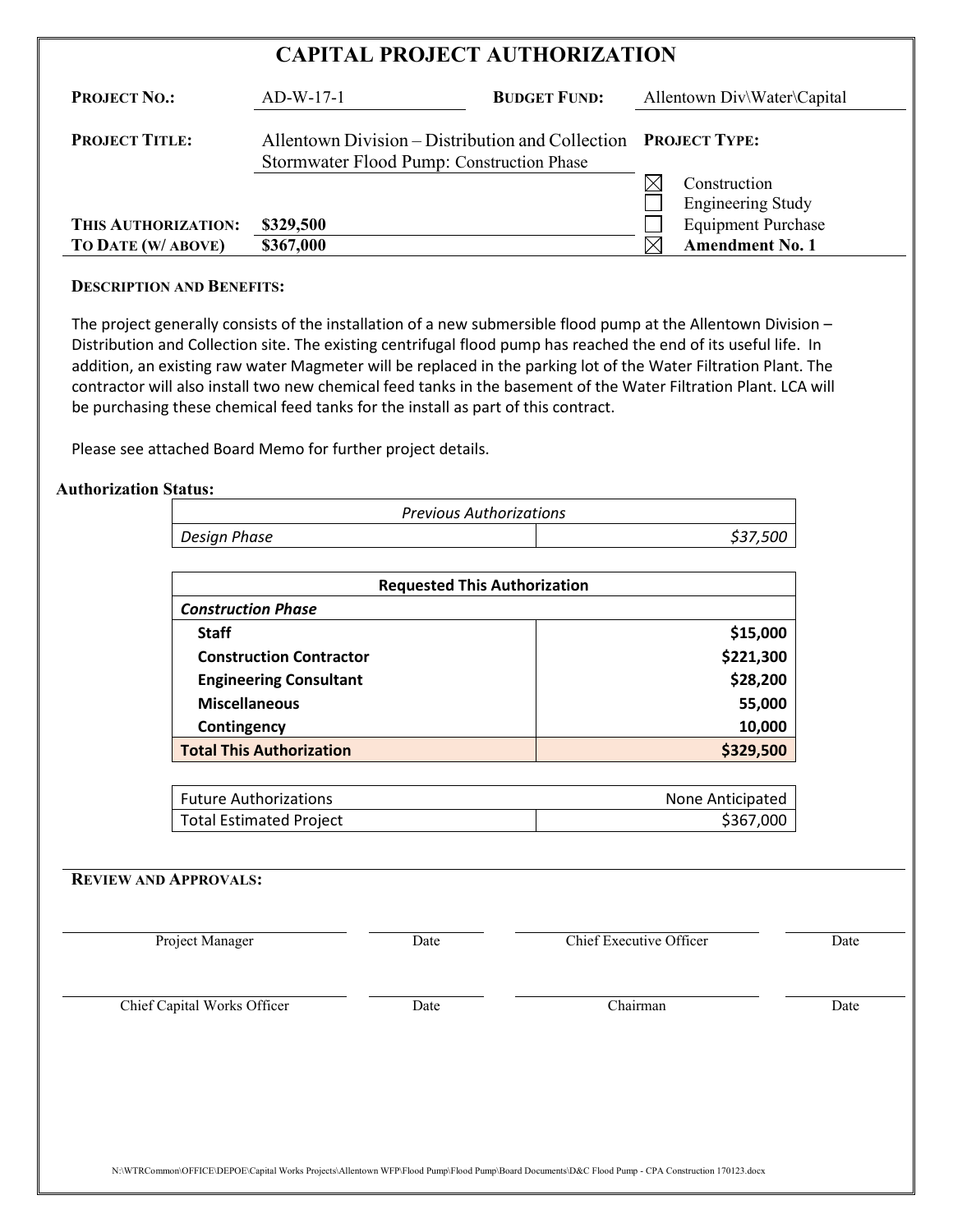

 **(610)398-2503 \* FAX (610)398-8413 \* Email: service@lehighcountyauthority.org** 

## **PROFESSIONAL SERVICES AUTHORIZATION AMENDMENT NO. 2**

 One East Broad Street, Suite 310 **Requested By:** Phil DePoe Bethlehem, PA 18018

**Professional:** D'HUY ENGINEERING, INC. **Date:** January 23, 2017

**Approvals** 

 **Department Head: Chief Executive Officer:** 

## **Description of Services (Work Scotia) Allentown Division - Distribution and Collection Stormwater Flood Pump – Construction**

D'Huy Engineering, Inc. will assist LCA with construction administration support for the flood pump replacement project.

*Previous Authorizations* – Design Phase: \$30,500

| <b>Professional Services (1)</b> |                                                                   |  |  |  |  |
|----------------------------------|-------------------------------------------------------------------|--|--|--|--|
| 1.                               | Prepare for, attend, and facilitate a pre-construction conference |  |  |  |  |
|                                  | 2. Prepare for and attend three job conference meetings           |  |  |  |  |
|                                  | 3. Review and approve contractor's submittals and respond to RFIs |  |  |  |  |
|                                  | 4. Process and necessary change orders                            |  |  |  |  |
|                                  | 5. Provide limited construction observation                       |  |  |  |  |
|                                  | 6. Prepare punch list and final project close-out                 |  |  |  |  |
|                                  | 7. As-built drawing preparation                                   |  |  |  |  |

(1) For construction administration phase services only.

**This Authorization** – Design Phase Amendment No. 2: **\$28,200** 

This amendment addresses construction administration services that were not specifically accounted for in the original authorizations.

**Cost Estimate** (not to be exceeded without further authorization): **\$58,700**

**Time Table and Completion Deadline:** As required to meet various critical deadlines as set forth in the proposal.

| <b>Authorization Completion:</b> | (For Authority Use Only) |       |
|----------------------------------|--------------------------|-------|
| Approval:                        | <b>Actual Cost:</b>      | Date: |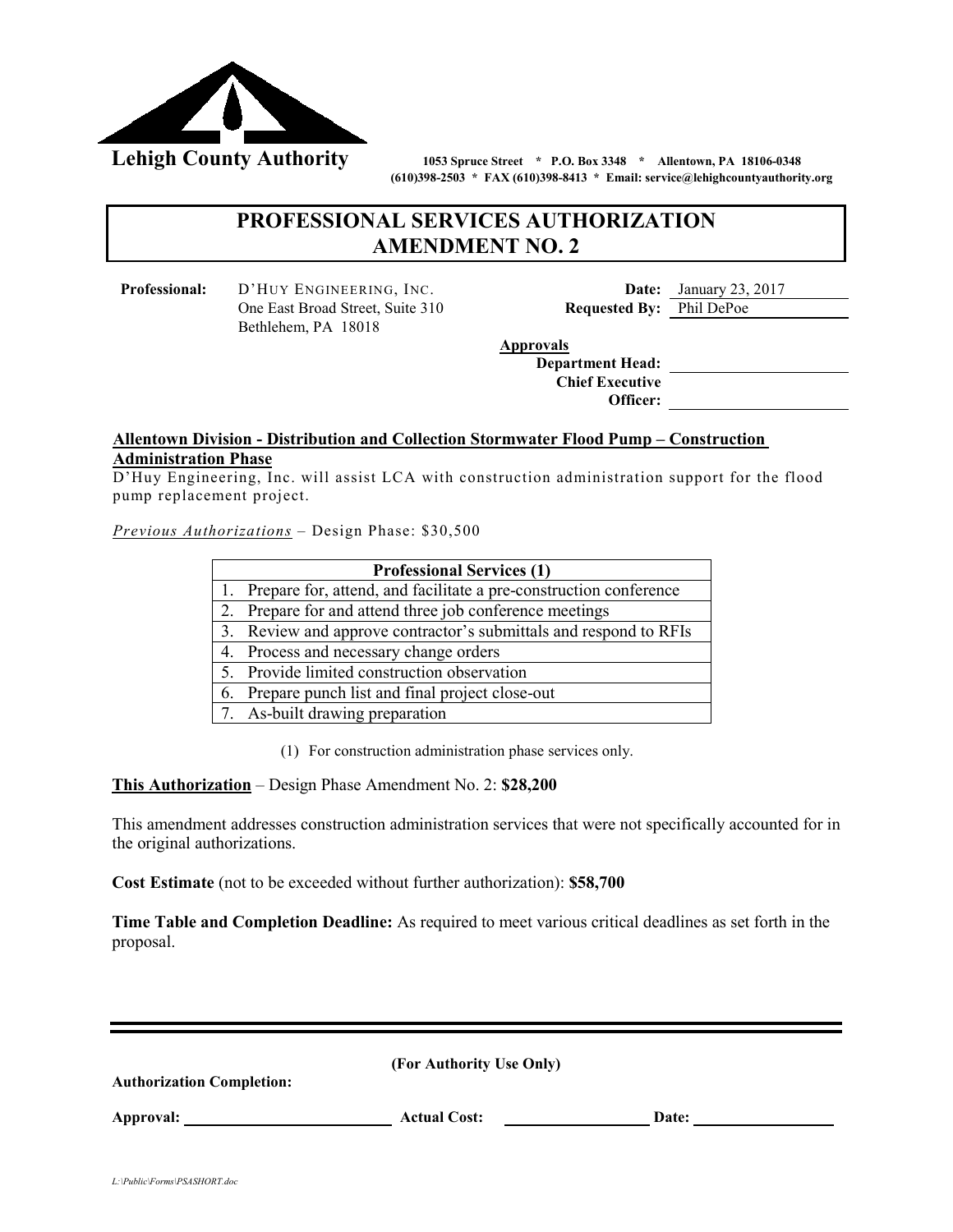

 **Lehigh County Authority 1053 Spruce Street \* P.O. Box 3348 \* Allentown, PA 18106-0348** (610)398-2503 \* FAX (610)398-8413 \* Email: **service@lehighcountyauthority.org** 

### **MEMORANDUM**

**Date:** January 23, 2017

**To:** Authority Board

**From:** Phil DePoe

**Subject:** Lehigh County Authority: Allentown Division – WWTP Security Upgrade

### **MOTIONS /APPROVALS REQUESTED:**

| No. | Item                                                                        | Amount      |
|-----|-----------------------------------------------------------------------------|-------------|
|     | Contract Awards:<br>• PA COSTARS Program Supplier: Tyco Integrated Security | \$68,980.70 |

### **PROJECT OVERVIEW:**

The Project consists of purchasing electronic door access system hardware and security system hardware for the Allentown Division Kline's Island Wastewater Treatment Plant. Approximately 20 electronic door access hardware items and approximately 12 security camera items will be purchased under this Contract.

Construction bid documents will be prepared to ensure proper equipment installation by a general/electrical contractor. Tyco Integrated Security (Tyco) will make all final connections to the equipment when appropriate. In addition, Tyco will be responsible for all testing and startup activities for the cameras and door security.

### **PROJECT STATUS:**

Pending Board approval for equipment purchase. This is an Uncompleted Work (UW) project under the Lease Agreement and will be paid by the City.

### **PROCUREMENT:**

The equipment will be purchased by LCA directly through Pennsylvania's cooperative purchasing program, "COSTARS", which is managed by the Department of General Services Bureau of Procurement and is in compliance with all bidding laws. The purchase will ultimately result in the installation of new security equipment at the Kline's Island Wastewater Treatment Plant.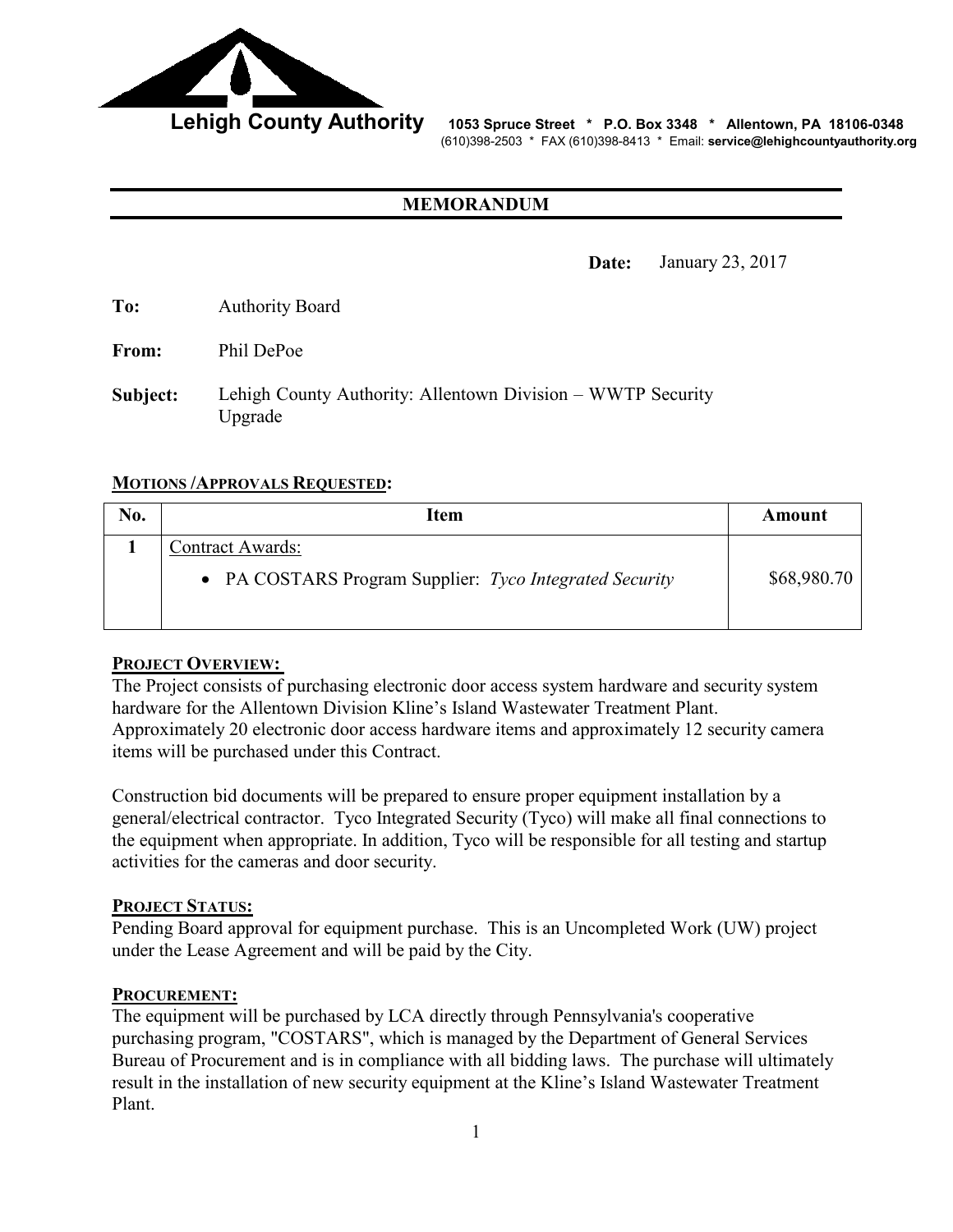After negotiations with the equipment manufacturer, the COSTARS price is as follows:

## *TYCO INTEGRATED SECURITY: \$68,981*

We recommend awarding the contract for the purchase of the security equipment through the COSTARS Program to Tyco Integrated Security.

## **FIELD INSPECTION:**

The project will have periodic field inspection by both D'Huy and Plant staff during contractor installation.

## **SCHEDULE:**

Assuming procurement approval at the January 23, 2017 Board meeting, final installation and startup is expected in June of 2017.

## **FUTURE AUTHORIZATIONS:**

Construction phase approval at the 4/10/17 Board Meeting (for the equipment installation by a contractor).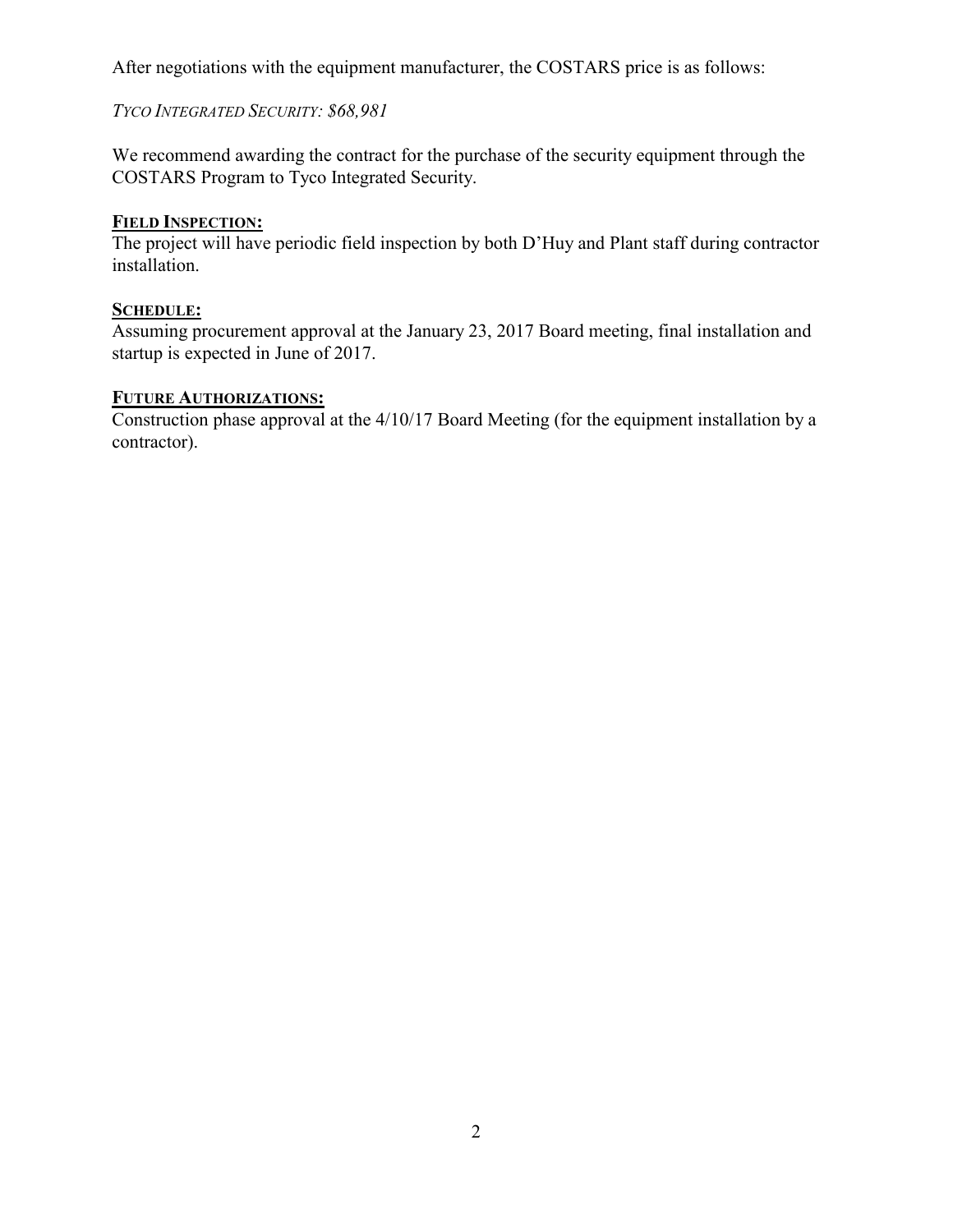# LEHIGH COUNTY AUTHORITY

FINANCIAL REPORT – DECEMBER 2016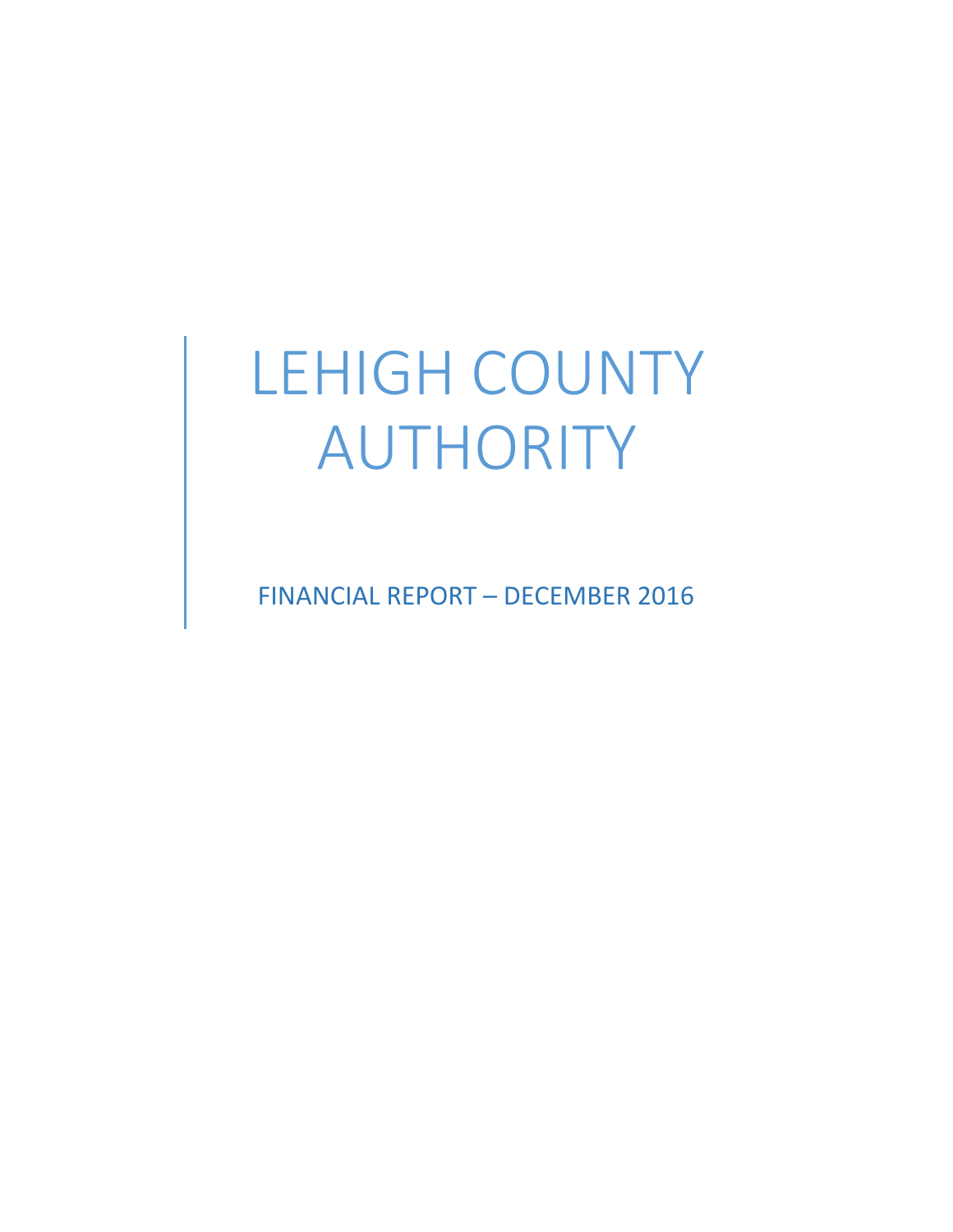# FINANCIAL REPORT DECEMBER 2016

## 1. SUMMARY

|                       | <b>City Division</b> |              |                   | <b>Suburban Division</b> |             |                  | <b>LCA TOTAL</b> |                              |           |
|-----------------------|----------------------|--------------|-------------------|--------------------------|-------------|------------------|------------------|------------------------------|-----------|
| <b>MONTH</b>          | Actual               | Forecast     | Variance          | Actual                   | Forecast    | Variance         | Actual           | <b>Forecast</b>              | Variance  |
| Net Income (Loss)     | (436, 573)           | (809,000)    | 372.427           | (398, 143)               | (793,000)   | 394,857          | (834, 716)       | (1,602,000)                  | 767.284   |
| Net Cash Flows        | (5,640,669)          | (8,906,000)  | 3,265,331         | (924, 351)               | (829,000)   | (95, 351)        | (6, 565, 020)    | (9,735,000)                  | 3,169,980 |
|                       |                      |              |                   |                          |             |                  |                  |                              |           |
|                       | <b>City Division</b> |              | Suburban Division |                          |             | <b>LCA TOTAL</b> |                  |                              |           |
| YEAR-TO-DATE          | Actual               | Forecast     | Variance          | Actual                   | Forecast    | Variance         | Actual           | <b>Forecast</b>              | Variance  |
| Net Income (Loss)     | (7.064.046)          | (8.797,000)  | 1.732.954         | 665.913                  | (1,571,000) | 2,236,913        |                  | $(6,398,133)$ $(10,368,000)$ | 3.969.867 |
| Net Cash Flows        | (9,407,151)          | (12.091.000) | 2.683.849         | (77, 549)                | (2,209,000) | 2.131.451        | (9,484,700)      | (14,300,000)                 | 4,815,300 |
| Debt Service Coverage | 1.46                 | 1.32         | 0.14              | 2.32                     | 1.87        | 0.45             | 1.67             | 1.44                         | 0.23      |

## **MONTH**

### Net income

City had a loss for the month that was better than the forecasted loss.

Suburban also had a loss for the month that was better than the forecast loss.

### Cash Flows

City had negative cash flow that was significantly favorable to forecast.

Suburban had negative cash flow that was slightly unfavorable to forecast.

# YEAR-TO-DATE

### Net income

City had a net loss for the year that was better than the forecasted loss.

Suburban had net income that was significantly favorable to forecast.

### Cash Flows

City had a negative cash flow that was significantly favorable to the negative cash flows forecasted

Suburban finished the year with a negative cash flow that was also significantly favorable to the negative cash flows forecasted for the year.

### Debt Service Coverage Ratio

City debt service coverage ratio of 1.46 was higher than forecast of 1.32 and higher than indenture target of 1.20.

Suburban was 2.32 compared to forecast of 1.87.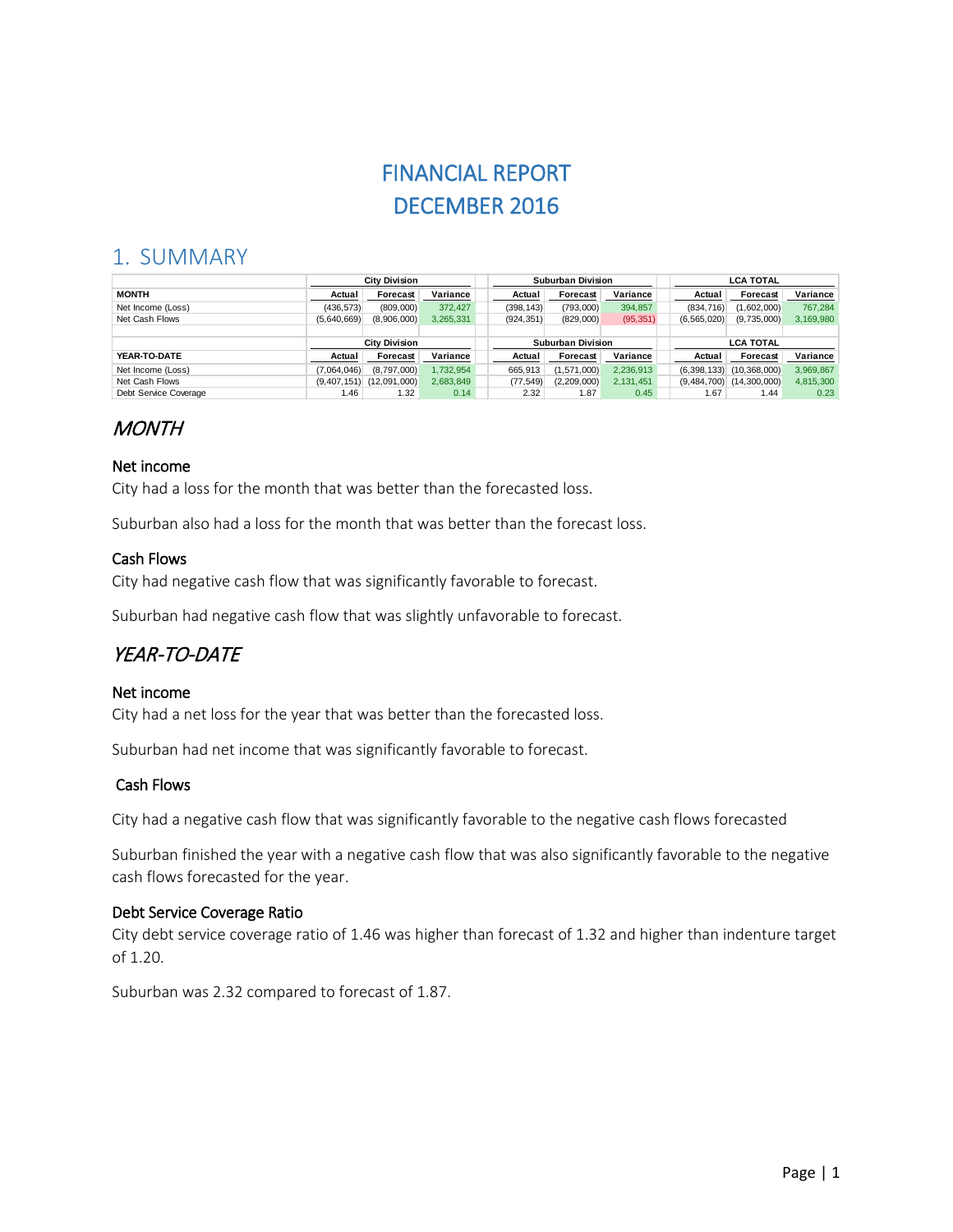# 2. MONTH - INCREASE (DECREASE) IN NET POSITION

### A. City

|                                                  |                | Forecast                 |                |                 |            |
|--------------------------------------------------|----------------|--------------------------|----------------|-----------------|------------|
|                                                  | Actual         | Forecast                 | <b>Budget</b>  | <b>Prior Yr</b> | Variance   |
| <b>OPERATING REVENUES</b>                        |                |                          |                |                 |            |
| <b>Charges for Service</b>                       | 2,769,514      | 2,300,000                | 2,655,335      | 2,425,708       | 469,514    |
| Rent                                             |                |                          |                |                 |            |
| Other Income                                     | (5, 384)       | 10,000                   | 25,237         | 12,121          | (15, 384)  |
| <b>Total Operating Revenues</b>                  | 2,764,130      | 2,310,000                | 2,680,572      | 2,437,829       | 454,130    |
| <b>OPERATING EXPENSES</b>                        |                |                          |                |                 |            |
| Salaries, Wages, and Benefits                    | 679,165        | 770,000                  | 625,815        | 727,298         | 90,835     |
| General & Administrative                         | 13,279         | 60,000                   | 45,788         | 8,568           | 46,721     |
| <b>Utilities</b>                                 | 201,779        | 160,000                  | 175,400        | 199,632         | (41, 779)  |
| Materials & Supplies                             | 310,660        | 120,000                  | 220,242        | 367,684         | (190, 660) |
| <b>Miscellaneous Services</b>                    | 203,471        | 206,000                  | 128,840        | 249,108         | 2,529      |
| Treatment & Transportation                       | 5,582          |                          |                | 5,742           | (5, 582)   |
| Depreciation & Amortization                      | 450,000        | 450,000                  | 450,000        | 441,114         |            |
| <b>Total Operating Expenses</b>                  | 1,863,936      | 1,766,000                | 1,646,085      | 1,999,146       | (97, 936)  |
| <b>OPERATING INCOME (LOSS)</b>                   | 900,193        | 544,000                  | 1,034,487      | 438,683         | 356,193    |
| <b>NONOPERATING REVENUES (EXPENSES)</b>          |                |                          |                |                 |            |
| Tapping and Capital Recovery Fees                | 54,990         | 30,000                   | 17,750         | 1,080           | 24.990     |
| <b>Meter Sales</b>                               | 489            | 1,000                    | 1,413          | 860             | (511)      |
| <b>Inspection &amp; Plan Reviews</b>             | 8,487          | 3,000                    | 2,250          | 3,097           | 5,487      |
| Other Income                                     | 26,497         | 5,000                    | 1,663          | 4,050           | 21,497     |
| Other Expense                                    | (125, 298)     | (96,000)                 | (200,000)      |                 | (29, 298)  |
| Interest Earnings                                | 13,527         | 20,000                   | 35,837         | 285             | (6, 473)   |
| <b>Interest Expense</b>                          | (1,315,458)    | (1,316,000)              | (1, 315, 462)  | (1,001,195)     | 542        |
| <b>Total Nonoperating Expenses</b>               | (1,336,766)    | (1,353,000)              | (1,456,549)    | (991, 823)      | 16,234     |
| <b>INCREASE (DECREASE) IN NET POSITION</b>       |                |                          |                |                 |            |
| <b>BEFORE CAPITAL CONTRIBUTIONS</b>              | (436, 573)     | (809,000)                | (422,062)      | (553, 140)      | 372,427    |
| <b>CAPITAL CONTRIBUTIONS</b>                     |                |                          |                |                 |            |
| Capital Grant                                    | $\blacksquare$ | $\overline{\phantom{a}}$ | $\blacksquare$ | $\blacksquare$  |            |
| Capital Assets Provided By Developers and Others |                |                          |                |                 |            |
| <b>Total Capital Contributions</b>               |                |                          |                |                 |            |
| <b>INCREASE (DECREASE) IN NET POSITION</b>       | (436, 573)     | (809,000)                | (422,062)      | (553, 140)      | 372,427    |

### Net income

Reported loss of \$437k is better than the forecasted loss by \$372k. This is driven by combination of higher operating revenues and higher non-operating revenues offset partly by higher operating expenses and higher other expenses

### Operating Revenues

Operating revenues were higher than forecast by \$454k on higher customer charges with a small offset from lower other revenues. Customer charges were up to forecast by \$470k on higher revenues in both water and wastewater segments.

### Operating expenses

Operating expenses were \$98k unfavorable to forecast with favorable variances on employee costs and G&A more than offset by higher spending on utilities and materials & supplies.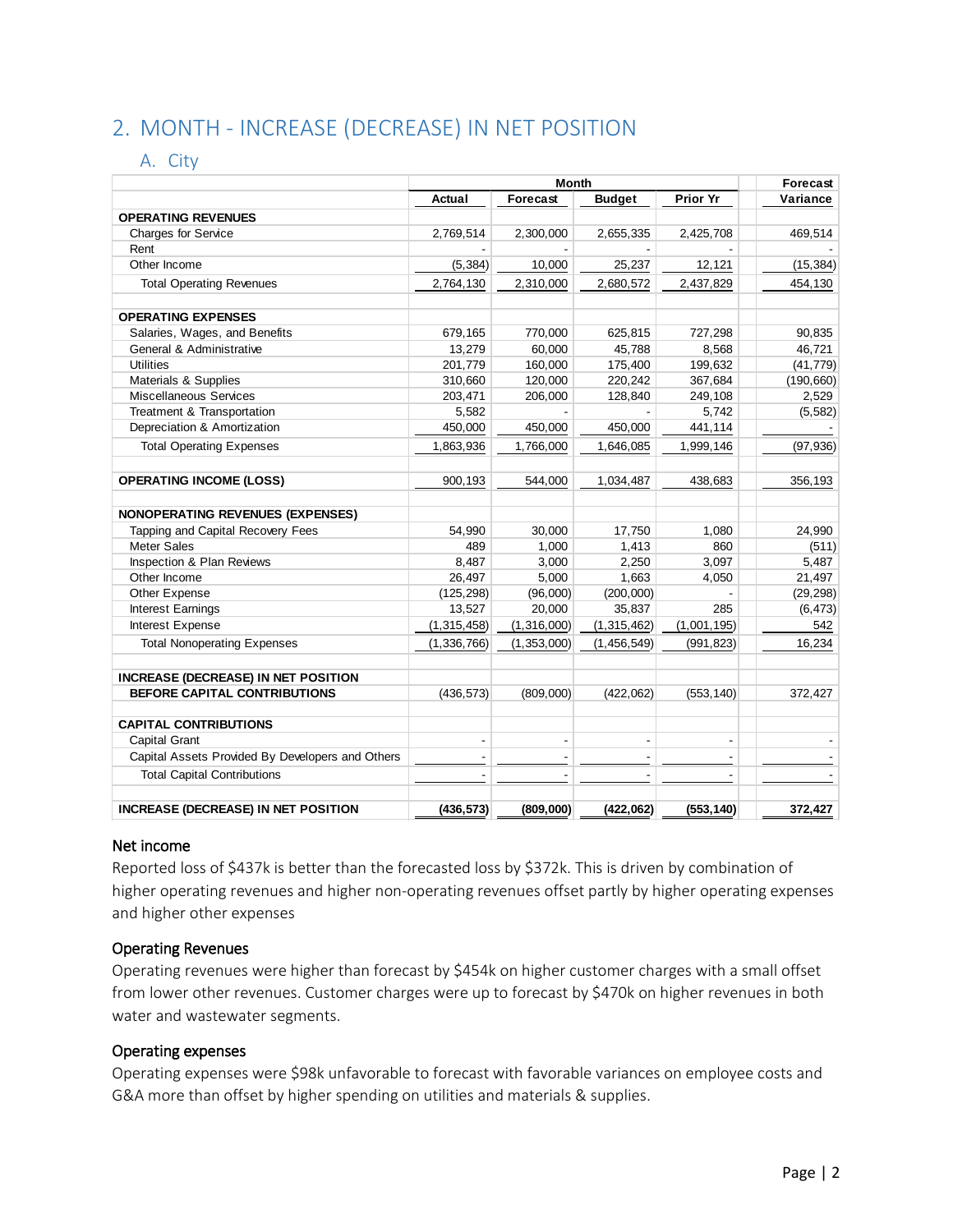### Non-Operating Revenues (Expenses)

Non-operating revenues expenses were higher than forecast by \$16k with higher tapping & capital recovery fees along with higher inspection & plan review fees partially offset by higher other expenses.

### B. Suburban

|                                                  |            | Forecast                 |               |                 |            |
|--------------------------------------------------|------------|--------------------------|---------------|-----------------|------------|
|                                                  | Actual     | <b>Forecast</b>          | <b>Budget</b> | <b>Prior Yr</b> | Variance   |
| <b>OPERATING REVENUES</b>                        |            |                          |               |                 |            |
| <b>Charges for Service</b>                       | 2,074,758  | 1,720,000                | 2,667,848     | 1,984,733       | 354,758    |
| Rent                                             | 8,019      | 15,000                   | 14,917        | 9,980           | (6,981)    |
| Other Income                                     | 112,594    |                          | 50,803        | 127,663         | 112,594    |
| <b>Total Operating Revenues</b>                  | 2,195,370  | 1,735,000                | 2,733,568     | 2,122,376       | 460,370    |
| <b>OPERATING EXPENSES</b>                        |            |                          |               |                 |            |
| Salaries, Wages, and Benefits                    | 220,517    | 220,000                  | 183,983       | 201,982         | (517)      |
| General & Administrative                         | 2,043      | 50,000                   | 19,525        | 3,319           | 47,957     |
| <b>Utilities</b>                                 | 93,597     | 70,000                   | 64,263        | 54,914          | (23, 597)  |
| Materials & Supplies                             | 192,582    | 91,000                   | 280,611       | 455,443         | (101, 582) |
| Miscellaneous Services                           | 800,546    | 855,000                  | 666,386       | 896,914         | 54,454     |
| Treatment & Transportation                       | 905,948    | 550,000                  | 408,942       | 442,446         | (355, 948) |
| Depreciation & Amortization                      | 572,918    | 573,000                  | 572,925       | 591,210         | 82         |
| <b>Total Operating Expenses</b>                  | 2,788,151  | 2,409,000                | 2,196,635     | 2,646,229       | (379, 151) |
| <b>OPERATING INCOME (LOSS)</b>                   | (592, 780) | (674,000)                | 536,933       | (523, 853)      | 81,220     |
| <b>NONOPERATING REVENUES (EXPENSES)</b>          |            |                          |               |                 |            |
| Tapping and Capital Recovery Fees                | 255,312    | 60,000                   | 112,415       | 109,919         | 195,312    |
| <b>Meter Sales</b>                               | 4,005      | 10,000                   | 6,250         | 5,701           | (5,995)    |
| Inspection & Plan Reviews                        | 15,056     | 5,000                    | 8,000         | 25,125          | 10,056     |
| Other Income                                     | 20,545     | (95,000)                 | 462           | 2,680           | 115,545    |
| Other Expense                                    | (219)      |                          | (587)         | (1, 347)        | (219)      |
| Interest Earnings                                | 6,506      | 6.000                    | 3,154         | 9,513           | 506        |
| <b>Interest Expense</b>                          | (106, 569) | (105,000)                | (139,071)     | (109, 709)      | (1, 569)   |
| <b>Total Nonoperating Expenses</b>               | 194,637    | (119,000)                | (9, 377)      | 41,882          | 313,637    |
| <b>INCREASE (DECREASE) IN NET POSITION</b>       |            |                          |               |                 |            |
| BEFORE CAPITAL CONTRIBUTIONS                     | (398, 143) | (793,000)                | 527,556       | (481, 972)      | 394,857    |
| <b>CAPITAL CONTRIBUTIONS</b>                     |            |                          |               |                 |            |
| Capital Grant                                    | ÷,         |                          | 75,000        | $\overline{a}$  |            |
| Capital Assets Provided By Developers and Others | ÷,         | $\overline{\phantom{a}}$ |               |                 |            |
| <b>Total Capital Contributions</b>               |            |                          | 75,000        |                 |            |
| <b>INCREASE (DECREASE) IN NET POSITION</b>       | (398, 143) | (793,000)                | 602,556       | (481, 972)      | 394,857    |

### Net income

Reported loss of \$398k was better than the forecasted loss by \$395k driven by higher operating revenues and higher non-operating revenues to compensate for higher operating expenses.

### Operating Revenues

Operating revenues were up to forecast by \$460k on higher customer charges and higher other revenues. Customer charges were up with water up along with higher wastewater revenues from the Western Lehigh Interceptor.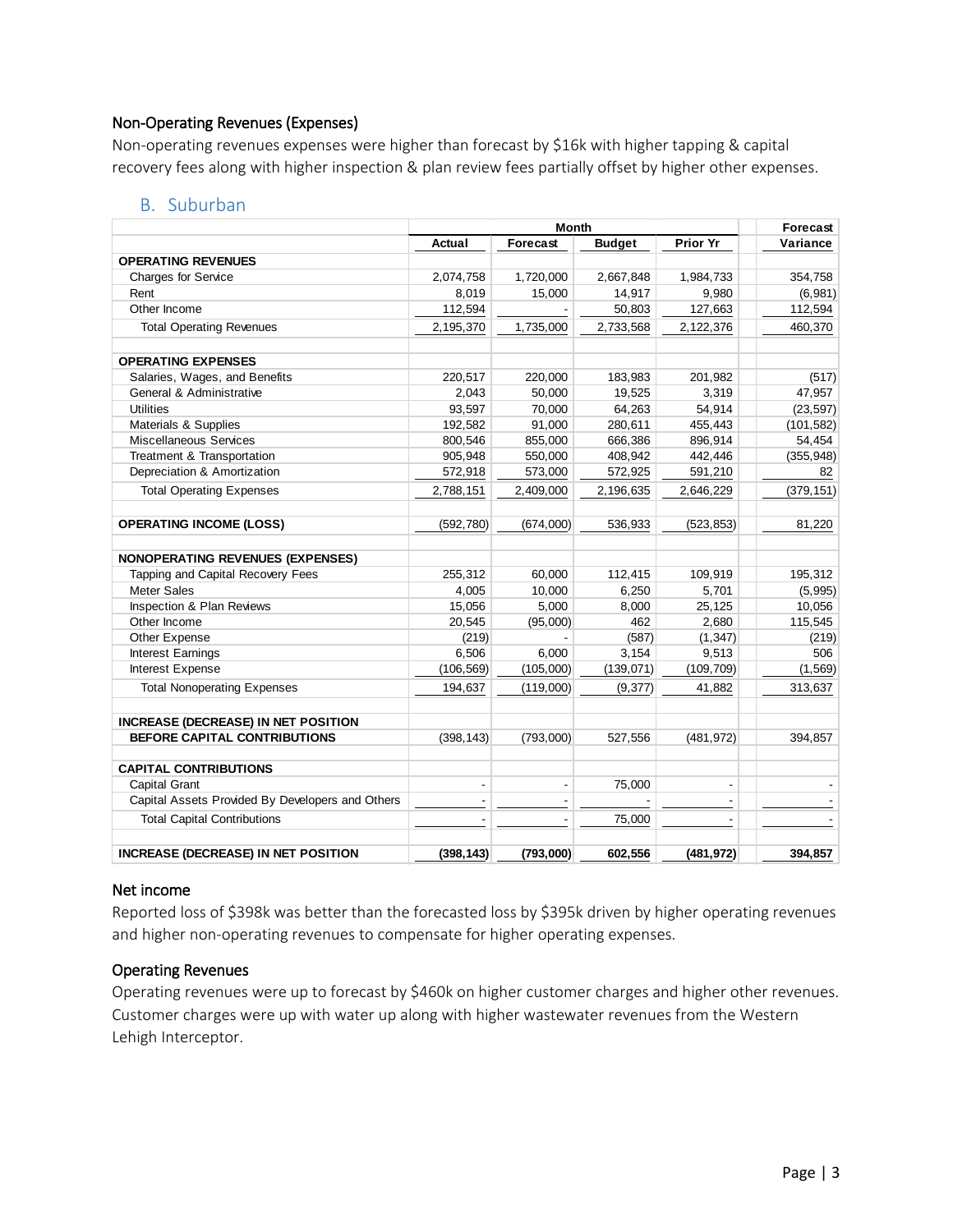### Operating Expenses

Operating expenses were \$379k higher than forecast due to higher spending on utilities, materials & supplies, and treatment & transportation.

### Non-Operating Revenues (Expenses)

Non-operating revenues (expenses) were unfavorable to forecast by \$3145k due to higher capital recovery fees and higher other revenues.

# 3. MONTH – NET CASH FLOWS

### A. City

|                                       |             | Month         |               |                   | Forecast   |
|---------------------------------------|-------------|---------------|---------------|-------------------|------------|
|                                       | Actual      | Forecast      | <b>Budget</b> | <b>Prior Year</b> | Variance   |
| Increase (Decrease) in Net position   | (436, 573)  | (809,000)     | (422,062)     | (553, 140)        | 372,427    |
| Depreciation (non-cash)               | 450,000     | 450.000       | 450.000       | 441.114           |            |
| Non-Cash Interest expenses            | (5,208,403) | (8,304,000)   | (5,208,399)   | (5,522,666)       | 3,095,597  |
| <b>Expenses from Capital Projects</b> | 125,298     | 96,000        | 200,000       |                   | 29,298     |
| Cash generated by Operations          | (5,069,677) | (8, 567, 000) | (4,980,461)   | (5,634,692)       | 3,497,323  |
| Capex spending                        | (570, 991)  | (339,000)     | (1,391,425)   | (2,546,206)       | (231, 991) |
| <b>Principal Payments</b>             |             |               |               |                   |            |
| Concession Lease Payment              |             |               |               |                   |            |
| <b>NET CASH FLOWS</b>                 | (5,640,669) | (8,906,000)   | (6,371,886)   | (8, 180, 897)     | 3,265,331  |

Cash flows was negative as interest payments exceeded cash generated by operations but was favorable to forecast due to lower interest payments.

### B. Suburban

|                                     |               | Month     |               |                   | Forecast   |
|-------------------------------------|---------------|-----------|---------------|-------------------|------------|
|                                     | Actual        | Forecast  | <b>Budget</b> | <b>Prior Year</b> | Variance   |
| Increase (Decrease) in Net position | (398, 143)    | (793,000) | 602,556       | (481, 972)        | 394,857    |
| Depreciation (non-cash)             | 572,918       | 573,000   | 572,925       | 591,210           | (82)       |
| Non-Cash Interest Expenses          | 82,070        | 185,000   | 119,000       | (390, 291)        | (102, 930) |
| Cash generated by Operations        | 256.845       | (35,000)  | 1.294.481     | (281,052)         | 291,845    |
| Capex spending                      | (1, 111, 994) | (725,000) | (998, 023)    | (879, 771)        | (386, 994) |
| <b>Principal Payments</b>           | (69, 202)     | (69,000)  | (69,000)      | (210, 467)        | (202)      |
| <b>NET CASH FLOWS</b>               | (924, 351)    | (829,000) | 227,459       | (1,371,291)       | (95, 351)  |

Cash flow was negative as capital spending exceeded cash generated by operations andt cash flow was worse than forecast by \$95k as cash generated by operations was significantly was more than offset by higher capex.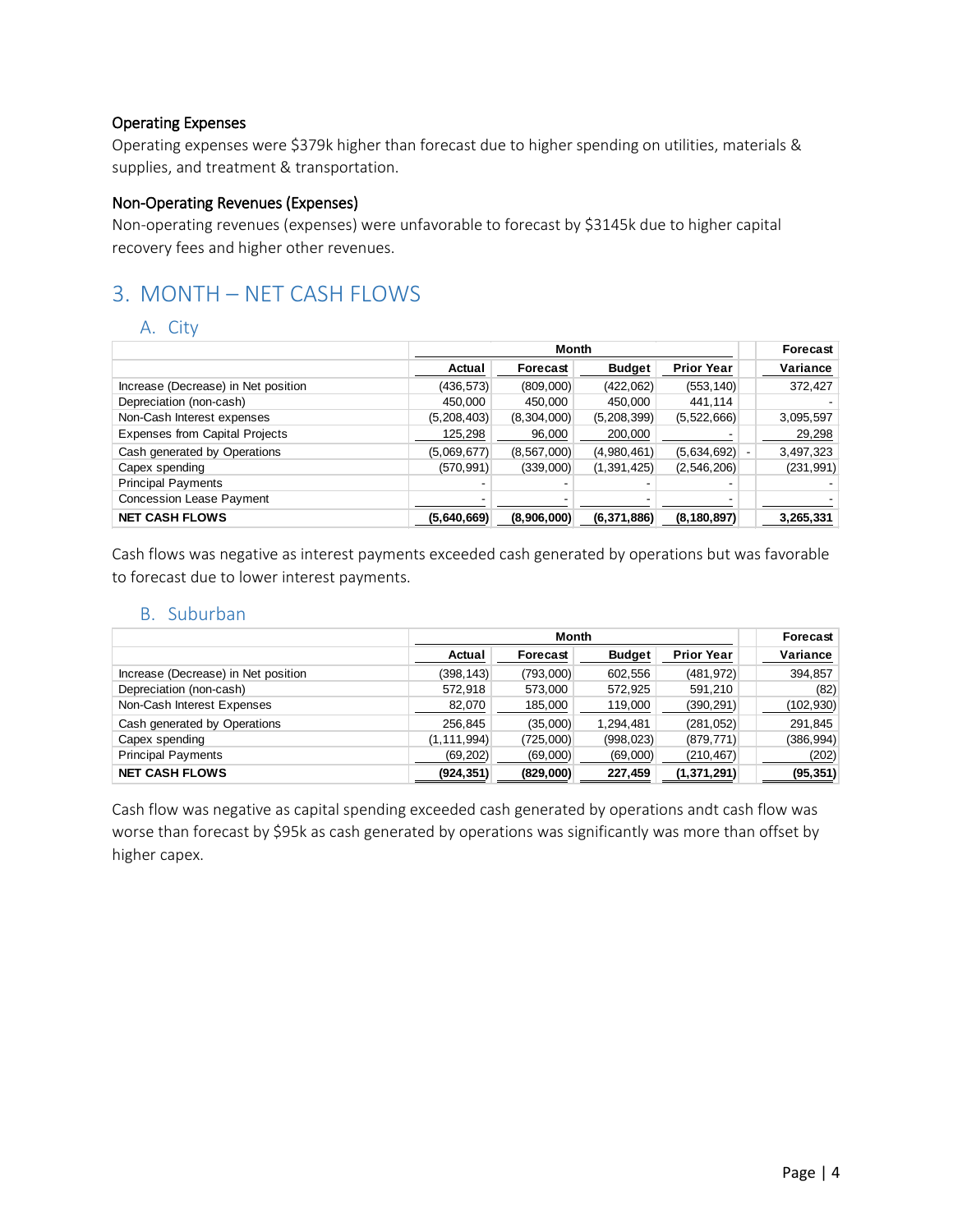# 4. YTD – INCREASE (DECREASE) IN NET POSITION

### A. City

|                                                  |                          | <b>YTD</b>               |                                 |                                 | Forecast   |
|--------------------------------------------------|--------------------------|--------------------------|---------------------------------|---------------------------------|------------|
|                                                  | Actual                   | Forecast                 | <b>Budget</b>                   | Prior Yr                        | Variance   |
| <b>OPERATING REVENUES</b>                        |                          |                          |                                 |                                 |            |
| <b>Charges for Service</b>                       | 31,765,122               | 30,390,000               | 31,529,219                      | 26,878,499                      | 1,375,122  |
| Rent                                             |                          |                          |                                 |                                 |            |
| Other Income                                     | 333,256                  | 313,000                  | 302,800                         | 85,530                          | 20,256     |
| <b>Total Operating Revenues</b>                  | 32,098,378               | 30,703,000               | 31,832,019                      | 26,964,029                      | 1,395,378  |
| <b>OPERATING EXPENSES</b>                        |                          |                          |                                 |                                 |            |
| Salaries, Wages, and Benefits                    | 8,546,314                | 8,791,000                | 8,135,511                       | 8,512,151                       | 244,686    |
| General & Administrative                         | 526,389                  | 672,000                  | 549,423                         | 475,346                         | 145,611    |
| <b>Utilities</b>                                 | 1,927,153                | 1,966,000                | 2,104,778                       | 2,026,621                       | 38,847     |
| Materials & Supplies                             | 2,060,055                | 1,830,000                | 2,614,251                       | 2,262,230                       | (230, 055) |
| Miscellaneous Services                           | 2,484,693                | 2,422,000                | 1,545,948                       | 2,273,315                       | (62, 693)  |
| Treatment & Transportation                       | 11,011                   | 5,000                    |                                 | 11,043                          | (6,011)    |
| Depreciation & Amortization                      | 5,400,000                | 5,400,000                | 5,400,000                       | 5,293,368                       |            |
| <b>Total Operating Expenses</b>                  | 20,955,614               | 21,086,000               | 20,349,911                      | 20,854,074                      | 130,386    |
| <b>OPERATING INCOME (LOSS)</b>                   | 11, 142, 764             | 9,617,000                | 11,482,108                      | 6,109,955                       | 1,525,764  |
| <b>NONOPERATING REVENUES (EXPENSES)</b>          |                          |                          |                                 |                                 |            |
| Tapping and Capital Recovery Fees                | 511,479                  | 428,000                  | 213,000                         | 250,500                         | 83,479     |
| Meter Sales                                      | 13,769                   | 14,000                   | 17,000                          | 13,272                          | (231)      |
| Inspection & Plan Reviews                        | 38,559                   | 36,000                   | 27,000                          | 32,326                          | 2,559      |
| Other Income                                     | 75,736                   | 56,000                   | 20,000                          | 39,930                          | 19,736     |
| Other Expense                                    | (3,458,236)              | (3, 427, 000)            | (3,639,000)                     | 7,800                           | (31, 236)  |
| <b>Interest Earnings</b>                         | 397,378                  | 264,000                  | 430,000                         | 573,162                         | 133,378    |
| Interest Expense                                 | (15, 785, 496)           | (15, 785, 000)           | (15, 785, 500)                  | (12,014,340)                    | (496)      |
| <b>Total Nonoperating Expenses</b>               | (18, 206, 810)           | (18, 414, 000)           | (18, 717, 500)                  | (11,097,350)                    | 207,190    |
| <b>INCREASE (DECREASE) IN NET POSITION</b>       |                          |                          |                                 |                                 |            |
| BEFORE CAPITAL CONTRIBUTIONS                     | (7,064,046)              | (8,797,000)              | (7, 235, 392)                   | (4,987,395)                     | 1,732,954  |
| <b>CAPITAL CONTRIBUTIONS</b>                     |                          |                          |                                 |                                 |            |
| Capital Grant                                    | $\overline{\phantom{a}}$ | $\overline{\phantom{a}}$ | $\centering \label{eq:reduced}$ | $\centering \label{eq:reduced}$ |            |
| Capital Assets Provided By Developers and Others |                          |                          |                                 |                                 |            |
| <b>Total Capital Contributions</b>               |                          |                          |                                 |                                 |            |
| <b>INCREASE (DECREASE) IN NET POSITION</b>       | (7,064,046)              | (8,797,000)              | (7, 235, 392)                   | (4,987,395)                     | 1,732,954  |

### Net income

Net income was higher than forecast by \$1.7m from higher operating revenues, lower operating expenses, and higher non-operating revenues.

### Operating Revenues

Operating revenues were higher than forecast by \$1.4m due, mainly, to higher customer charges. Customer charges are up to forecast with Water up on higher residential and industrial revenues and wastewater up on higher residential and signatory charges.

### Operating Expenses

Operating expenses were lower than forecast by \$130k with lower employee costs, lower G&A expenses, and lower utilities costs offset some by higher supplies and services.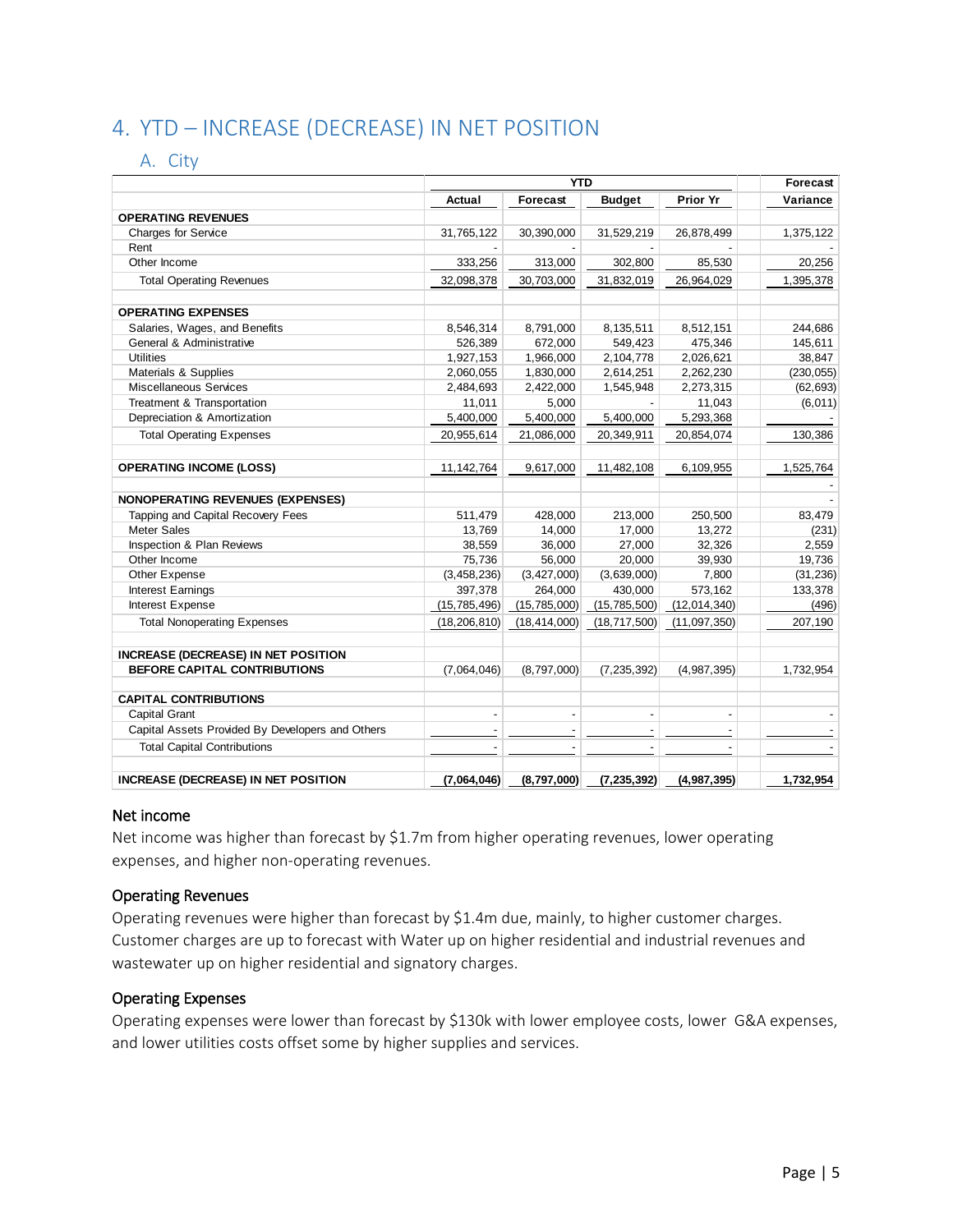### Non-Operating Revenues (Expenses)

Non-Operating revenues (expenses) were better than forecast by \$207k driven by higher tapping fees and higher interest earnings from investment rollovers.

### B. Suburban

|                                                  |             | <b>YTD</b>    |               |             | Forecast   |
|--------------------------------------------------|-------------|---------------|---------------|-------------|------------|
|                                                  | Actual      | Forecast      | <b>Budget</b> | Prior Yr    | Variance   |
| <b>OPERATING REVENUES</b>                        |             |               |               |             |            |
| <b>Charges for Service</b>                       | 26,600,711  | 24,890,000    | 24,301,607    | 25,887,732  | 1,710,711  |
| Rent                                             | 99,687      | 120,000       | 179,004       | 126,340     | (20, 313)  |
| Other Income                                     | 416,113     | 187,000       | 609,592       | 626,997     | 229,113    |
| <b>Total Operating Revenues</b>                  | 27,116,511  | 25, 197, 000  | 25,090,203    | 26,641,068  | 1,919,511  |
| <b>OPERATING EXPENSES</b>                        |             |               |               |             |            |
| Salaries, Wages, and Benefits                    | 2,734,952   | 2,752,000     | 2,391,800     | 2,493,981   | 17,048     |
| General & Administrative                         | 215,539     | 354,000       | 234,355       | 216,475     | 138,461    |
| <b>Utilities</b>                                 | 745,226     | 733,000       | 771,112       | 707,034     | (12, 226)  |
| Materials & Supplies                             | 1,218,745   | 1,052,000     | 2,029,591     | 2,007,899   | (166, 745) |
| Miscellaneous Services                           | 8,683,916   | 9,232,000     | 7,996,599     | 7,503,653   | 548,084    |
| Treatment & Transportation                       | 6,790,533   | 6,405,000     | 5,331,851     | 5,352,600   | (385, 533) |
| Depreciation & Amortization                      | 6,882,843   | 6,883,000     | 6,875,111     | 7,094,520   | 157        |
| <b>Total Operating Expenses</b>                  | 27,271,754  | 27,411,000    | 25,630,419    | 25,376,162  | 139,246    |
| <b>OPERATING INCOME (LOSS)</b>                   | (155, 243)  | (2, 214, 000) | (540, 216)    | 1,264,906   | 2,058,757  |
| <b>NONOPERATING REVENUES (EXPENSES)</b>          |             |               |               |             |            |
| Tapping and Capital Recovery Fees                | 2,118,529   | 1,590,000     | 1,348,980     | 2,023,185   | 528.529    |
| <b>Meter Sales</b>                               | 156,365     | 160,000       | 75,000        | 88,926      | (3,635)    |
| Inspection & Plan Reviews                        | 86,947      | 85,000        | 96,000        | 189,347     | 1,947      |
| Other Income                                     | 137,987     | 2,000         | 5,500         | 41,561      | 135,987    |
| Other Expense                                    | (6,706)     | (6,000)       | (7,000)       | (86,078)    | (706)      |
| <b>Interest Earnings</b>                         | 67,822      | 68,000        | 37,826        | 44,556      | (178)      |
| Interest Expense                                 | (1,739,787) | (1,256,000)   | (1,668,907)   | (1,360,119) | (483, 787) |
| <b>Total Nonoperating Expenses</b>               | 821,157     | 643,000       | (112, 601)    | 941,378     | 178,157    |
| INCREASE (DECREASE) IN NET POSITION              |             |               |               |             |            |
| BEFORE CAPITAL CONTRIBUTIONS                     | 665,913     | (1,571,000)   | (652, 817)    | 2,206,284   | 2,236,913  |
| <b>CAPITAL CONTRIBUTIONS</b>                     |             |               |               |             |            |
| Capital Grant                                    |             |               | 75,000        |             |            |
| Capital Assets Provided By Developers and Others |             |               |               |             |            |
| <b>Total Capital Contributions</b>               |             |               | 75,000        |             |            |
| <b>INCREASE (DECREASE) IN NET POSITION</b>       | 665,913     | (1,571,000)   | (577, 817)    | 2,206,284   | 2,236,913  |

### Net income

Net income was higher by \$2.2m on higher operating revenues and lower operating expenses which more than offset higher interest expense.

### Operating Revenues

Operating revenues were higher than forecast by \$1.9m driven by higher customer charges coming from higher water charges and higher Western Lehigh Interceptor charges.

### Operating Expenses

Operating expenses were lower than forecast by \$139k with favorable variances pretty much across most of the categories except for materials & supplies and treatment & transportation.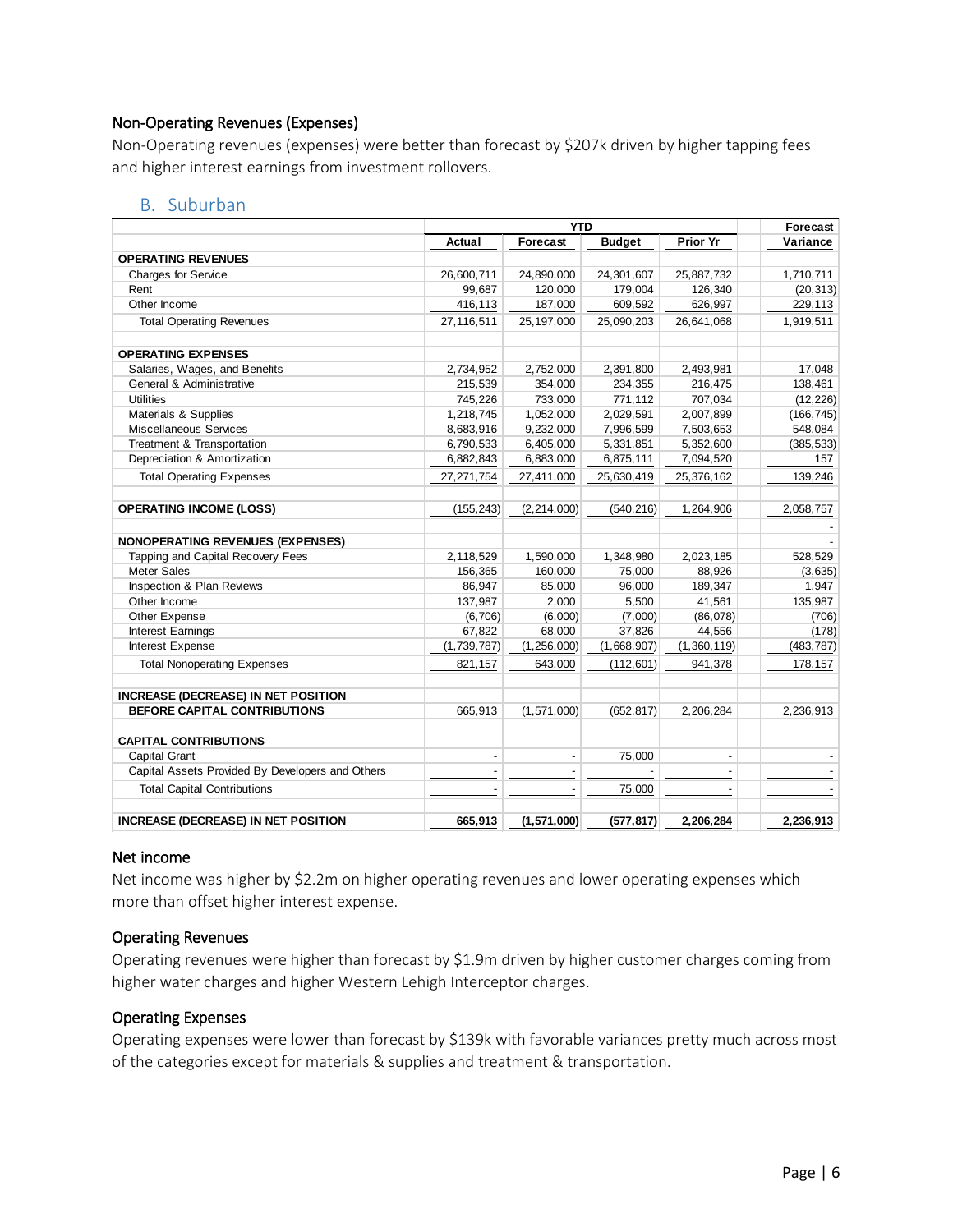### Non-Operating Revenues (Expenses)

Non-operating revenues (expenses) were \$178k favorable to forecast with higher capital recovery fees partially offset by higher interest expense.

# 5. YTD – NET CASH FLOWS

### A. City

|                                       |                | <b>YTD</b>     |                |                 | Forecast      |
|---------------------------------------|----------------|----------------|----------------|-----------------|---------------|
|                                       | Actual         | Forecast       | <b>Budget</b>  | <b>Prior Yr</b> | Variance      |
| Increase (Decrease) in Net position   | (7,064,046)    | (8,797,000)    | (7, 235, 392)  | (4,987,395)     | 1,732,954     |
| Depreciation (non-cash)               | 5,400,000      | 5,400,000      | 5,400,000      | 5,293,368       |               |
| Non-Cash Interest expenses            | 2,737,774      | (359,000)      | 2,737,778      | (1,033,382)     | 3,096,774     |
| <b>Expenses from Capital Projects</b> | 3,449,396      | 3,420,000      | 3,639,000      |                 | 29,396        |
| Cash generated by Operations          | 4,523,124      | (336,000)      | 4,541,386      | (727, 409)      | 4,859,124     |
| Capex spending                        | (13, 430, 275) | (11, 255, 000) | (16, 697, 100) | (10,025,172)    | (2, 175, 275) |
| <b>Principal Payments</b>             |                |                |                |                 |               |
| Annual Payment                        | (500,000)      | (500,000)      | (500,000)      |                 |               |
| <b>NET CASH FLOWS</b>                 | (9,407,151)    | (12,091,000)   | (12, 655, 714) | (10, 752, 581)  | 2,683,849     |

Cash flow is negative from capital spending exceeding cash from operations but is better to forecast by \$2.6m from higher cash from higher cash generated by operations despite higher capital spending.

### B. Suburban

|                                     |               | <b>YTD</b>    |                |                 | Forecast   |
|-------------------------------------|---------------|---------------|----------------|-----------------|------------|
|                                     | Actual        | Forecast      | <b>Budget</b>  | <b>Prior Yr</b> | Variance   |
| Increase (Decrease) in Net position | 665,913       | (1,571,000)   | (577, 817)     | 2,206,284       | 2,236,913  |
| Depreciation (non-cash)             | 6,882,843     | 6,883,000     | 6,875,111      | 7,094,520       | (157)      |
| Non-Cash Interest expenses          | 517,535       | 138,000       | 450,964        | 360,119         | 379,535    |
| Cash generated by Operations        | 8,066,292     | 5,450,000     | 6,748,258      | 9,660,923       | 2,616,292  |
| Capex spending                      | (5,885,344)   | (5,401,000)   | (11, 976, 270) | (3,629,427)     | (484, 344) |
| <b>Principal Payments</b>           | (2, 258, 497) | (2, 258, 000) | (2,258,000)    | (2,373,545)     | (497)      |
| Annual Payment                      |               |               |                |                 |            |
| <b>NET CASH FLOWS</b>               | (77, 549)     | (2,209,000)   | (7, 486, 012)  | 3,657,951       | 2,131,451  |

Cash flow was negative as cash flow and debt service exceeded cash from operations, but was significantly favorable to forecast on higher cash generated by operations with a partial offset from higher capital spending.

# 6. FULL YEAR FORECAST

We have reported results for December 2016. These results are subject to a financial audit that will take place throughout the first four months of year 2017. This audit can result in further changes to the results. While nothing major is anticipated, they may change somewhat.

Highlights for 2016 are as follows:

City

Net income – better than forecast and better than budget

Cash flows – better than forecast and better than budget

Debt service coverage ratio – actual of 1.46 is better than forecast of 1.32, in line with budget of 1.46 and better than indenture target of 1.20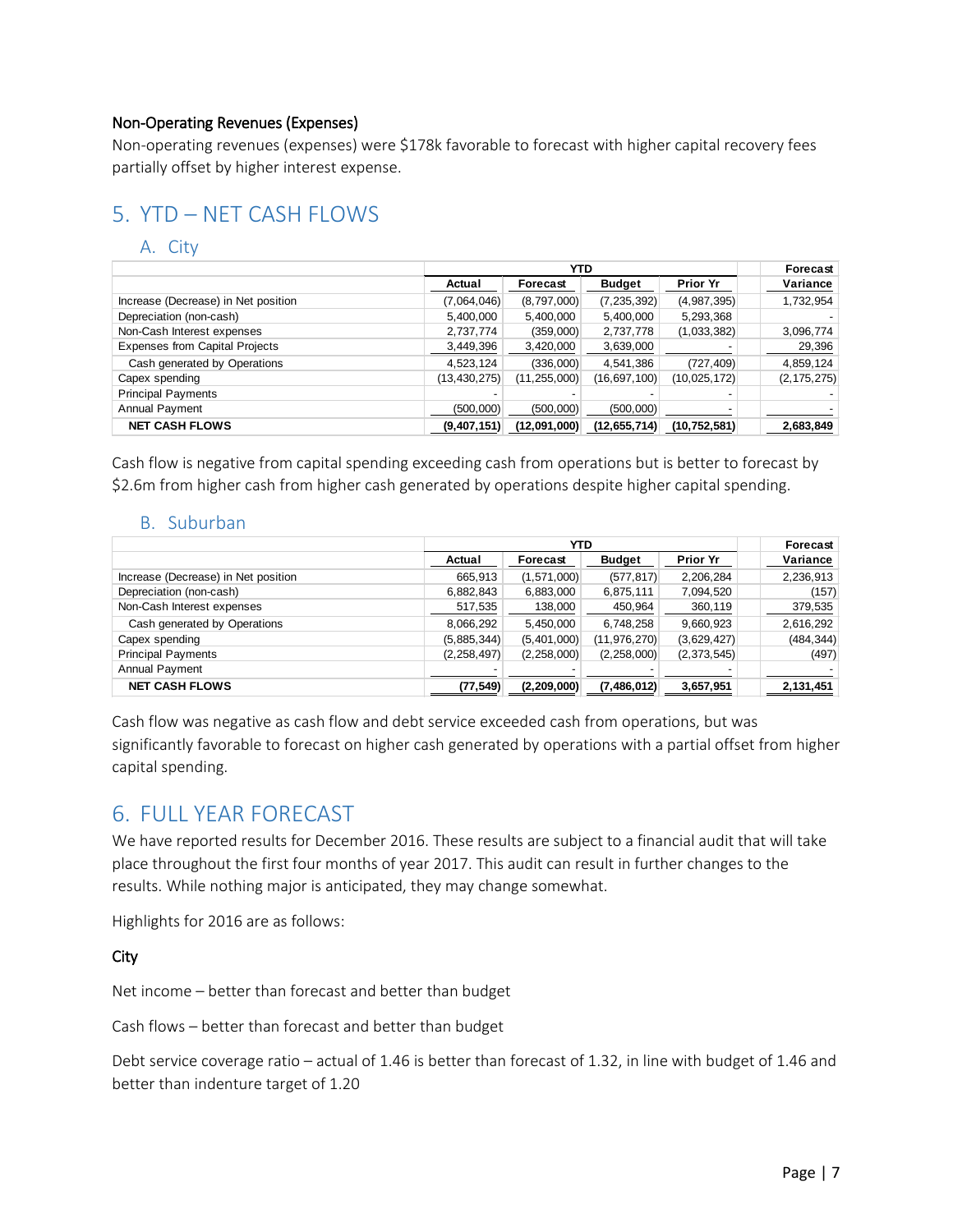### Suburban

Net income – better than forecast and better than budget

Cash flows – better than forecast and better than budget

Debt service coverage ration – actual of 2.32 is better than forecast of 1.87 and better than budget of 2.26

Final financial results for 2016 will be provided when the audit is complete and financial statements are prepared.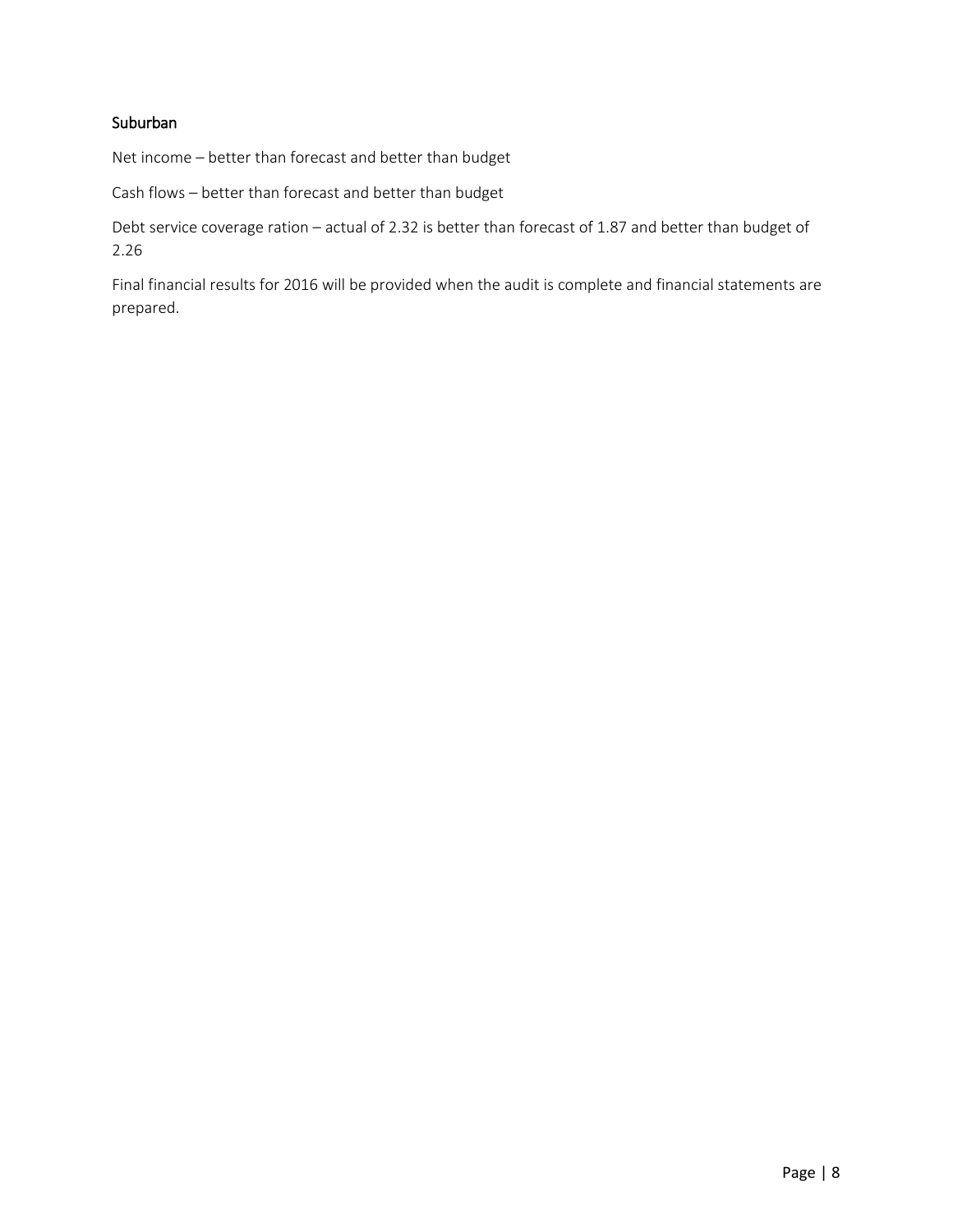# 7. FINANCIAL STATEMENTS

## A. City

| LEHIGH COUNTY AUTHORITY                                     |                        |             |             |             |                |                |                |                |                |           |                   |            |           |                    |               |
|-------------------------------------------------------------|------------------------|-------------|-------------|-------------|----------------|----------------|----------------|----------------|----------------|-----------|-------------------|------------|-----------|--------------------|---------------|
| STATEMENT OF REVENUES, EXPENSES, AND CHANGES IN NET POSITIV | 叾                      |             |             |             |                |                |                |                |                |           |                   |            |           |                    |               |
| <b>CITY DIVISION</b>                                        |                        |             |             |             |                |                |                |                |                |           |                   |            |           |                    |               |
|                                                             |                        |             |             |             |                |                |                |                |                |           |                   |            |           |                    |               |
|                                                             |                        | Dec-2016    |             |             |                | 2016 YTD       |                |                | Annual         |           | Month Variance to |            |           | <b>TD</b> Variance |               |
|                                                             | ctual<br>◅             | Forecast    | Budget      | Prior Yr    | Actual         | Forecast       | Budget         | Prior Yr       | Budget         | Forecast  | <b>Budget</b>     | Prior Yr   | Forecast  | Budget             | Prior Yr      |
| OPERATING REVENUES                                          |                        |             |             |             |                |                |                |                |                |           |                   |            |           |                    |               |
| Charges for Service                                         | 769,514                | 2,300,000   | 2,655,335   | 2,425,708   | 31,765,122     | 30,390,000     | 31,529,219     | 26,878,499     | 31,529,219     | 469,514   | 114,179           | 343,806    | 1,375,122 | 235,903            | 4,886,623     |
| Rent                                                        |                        |             |             |             |                |                |                |                |                |           |                   |            |           |                    |               |
| Other Income                                                | (5,384)                | 10,000      | 25,237      | 12,121      | 333,256        | 313,000        | 302,800        | 85,530         | 302,800        | (15, 384) | (30,621)          | (17,506)   | 20,256    | 30,456             | 247,726       |
| Total Operating Income                                      | 764,130<br>$\sim$      | 2,310,000   | 2,680,572   | 2,437,829   | 32,098,378     | 30,703,000     | 31,832,019     | 26,964,029     | 31,832,019     | 454,130   | 83,558            | 326,301    | 1,395,378 | 266,359            | 5,134,349     |
| OPERATING EXPENSES                                          |                        |             |             |             |                |                |                |                |                |           |                   |            |           |                    |               |
| Salaries, Wages, and Benefits                               | 679,165                | 770,000     | 625,815     | 727,298     | 8,546,314      | 8,791,000      | 8,135,511      | 8,512,151      | 8,135,511      | 90,835    | (53,350)          | 48,132     | 244,686   | (410, 803)         | (34, 163)     |
| General & Administrative                                    | 13,279                 | 60,000      | 45,788      | 8,568       | 526,389        | 672,000        | 549,423        | 475,346        | 549,423        | 46,721    | 32,509            | (4.711)    | 145,611   | 23,034             | (51,043)      |
| <b>Utilities</b>                                            | 201,779                | 160,000     | 175,400     | 199,632     | 1,927,153      | 1,966,000      | 2,104,778      | 2,026,621      | 2,104,778      | (41, 779) | (26,379)          | (2, 147)   | 38,847    | 177,625            | 99,468        |
| Materials & Supplies                                        | 310,660                | 120,000     | 220,242     | 367,684     | 2,060,055      | 1,830,000      | 2,614,251      | 2,262,230      | 2,614,251      | (190,660) | (90, 418)         | $57,\!023$ | 230,055   | 554,196            | 202,176       |
| Miscellaneous Services                                      | 203,471                | 206,000     | 128,840     | 249,108     | 2,484,693      | 2,422,000      | 1,545,948      | 2,273,315      | 1,545,948      | 2,529     | (74,631)          | 45,637     | (62, 693) | (938, 745)         | (211,378)     |
| Treatment & Transportation                                  | 5,582                  |             |             | 5.742       | 11,011         | 5.000          |                | 11,043         |                | (5,582)   | (5,582)           | ē          | (6,011)   | (11,011)           | S,            |
| Depreciation & Amortization                                 | 450,000                | 450,000     | 450,000     | 441,114     | 5,400,000      | 5,400,000      | 5,400,000      | 5,293,368      | 5,400,000      |           |                   | (8, 886)   |           |                    | (106, 632)    |
| Total Operating Expenses                                    | 863,936                | 1,766,000   | 1,646,085   | 1,999,146   | 20,955,614     | 21,086,000     | 20,349,911     | 20,854,074     | 20,349,911     | (97,936)  | (217, 851)        | 135,209    | 130,386   | (605, 703)         | (101,540)     |
|                                                             |                        |             |             |             |                |                |                |                |                |           |                   |            |           |                    |               |
| OPERATING INCOME (LOSS)                                     | 900,193                | 544,000     | 1,034,487   | 438,683     | 11, 142, 764   | 9,617,000      | 11,482,108     | 6,109,955      | 11,482,108     | 356,193   | (134.294)         | 461,510    | 1,525,764 | (339,344)          | 5,032,808     |
| NONOPERATING REVENUES (EXPENSES)                            |                        |             |             |             |                |                |                |                |                |           |                   |            |           |                    |               |
| Tapping and Capital Recovery Fees                           | 54,990                 | 30,000      | 17,750      | 1,080       | 511,479        | 428,000        | 213,000        | 250,500        | 213,000        | 24,990    | 37,240            | 53,910     | 83,479    | 298,479            | 260,979       |
| Meter Sales                                                 | $489$                  | 1,000       | 1,413       | 860         | 13,769         | 14,000         | 17,000         | 13,272         | 17,000         | 51        | (924)             | (37)       | (231)     | (3,231)            | 497           |
| Inspection & Plan Reviews                                   | 8,487                  | $3,000$     | 2,250       | 3,097       | 38,559         | 36,000         | 27,000         | 32,326         | $27,\!000$     | 5,487     | 6,237             | 5,390      | 2,559     | 11,559             | 6,233         |
| Other Income                                                | 26,497                 | $5,000$     | 1,663       | 4,050       | 75,736         | 56,000         | 20,000         | 39,930         | 20,000         | 21,497    | 24,834            | 22,447     | 19,736    | 55,736             | 35,806        |
| Other Expense                                               | (25,298)               | (96,000)    | (200,000)   |             | (3,458,236)    | (3,427,000)    | (3,639,000)    | 7,800          | (3,639,000)    | (29, 298) | 74,702            | (125, 298) | (31, 236) | 180,764            | (3,466,036)   |
| Interest Earnings                                           | 13,527                 | 20,000      | 35,837      | 285         | 397,378        | 264,000        | 430,000        | 573,162        | 430,000        | (6,473)   | (22310)           | 13,242     | 133,378   | (32,622)           | (175, 783)    |
| Interest Expense                                            | 315,458)<br>$\epsilon$ | (1,316,000) | (1,315,462) | (1,001,195) | (15, 785, 496) | (15,785,000)   | (15, 785, 500) | (12, 014, 340) | (15, 785, 500) | 윥         |                   | (314, 263) | (496)     |                    | (3,771,156)   |
| Total Nonoperating Expenses                                 | 336,766)<br>틱          | (1,353,000) | (1,456,549) | (991, 823)  | (18, 206, 810) | (18, 414, 000) | (18,717,500)   | (11,097,350)   | (18, 717, 500) | 16,234    | 119,783           | (344,943)  | 207,190   | 510,690            | (7, 109, 460) |
|                                                             |                        |             |             |             |                |                |                |                |                |           |                   |            |           |                    |               |
| INCREASE (DECREASE) IN NET POSITION BEFORE CAPITAL          |                        |             |             |             |                |                |                |                |                |           |                   |            |           |                    |               |
| <b>CONTRIBUTIONS</b>                                        | (436,573)              | (809,000)   | (422,062)   | (553, 140)  | (7.064,046)    | (8,797,000)    | (7, 235, 392)  | (4, 987, 395)  | (7, 235, 392)  | 372,427   | (14,511)          | 116,567    | 1,732,954 | 171,346            | (2,076,651)   |
| CAPITAL CONTRIBUTIONS                                       |                        |             |             |             |                |                |                |                |                |           |                   |            |           |                    |               |
| Capital Grant                                               |                        |             |             |             |                |                |                |                |                |           |                   |            |           |                    |               |
| Capital Assets Provided By Developers and Others            |                        |             |             |             |                |                |                |                |                |           |                   |            |           |                    |               |
| <b>Total Capital Contributions</b>                          |                        |             |             |             |                |                |                |                |                |           |                   |            |           |                    |               |
|                                                             |                        |             |             |             |                |                |                |                |                |           |                   |            |           |                    |               |
| INCREASE (DECREASE) IN NET POSITION                         | (436,573)              | [809,000]   | (422,062)   | (553, 140)  | (7,064,046)    | (8,797,000)    | (7, 235, 392)  | (4,987,395)    | (7, 235, 392)  | 372,427   | (14,511)          | 116,567    | 1,732,954 | 171,346            | (2,076,651)   |
|                                                             |                        |             |             |             |                |                |                |                |                |           |                   |            |           |                    |               |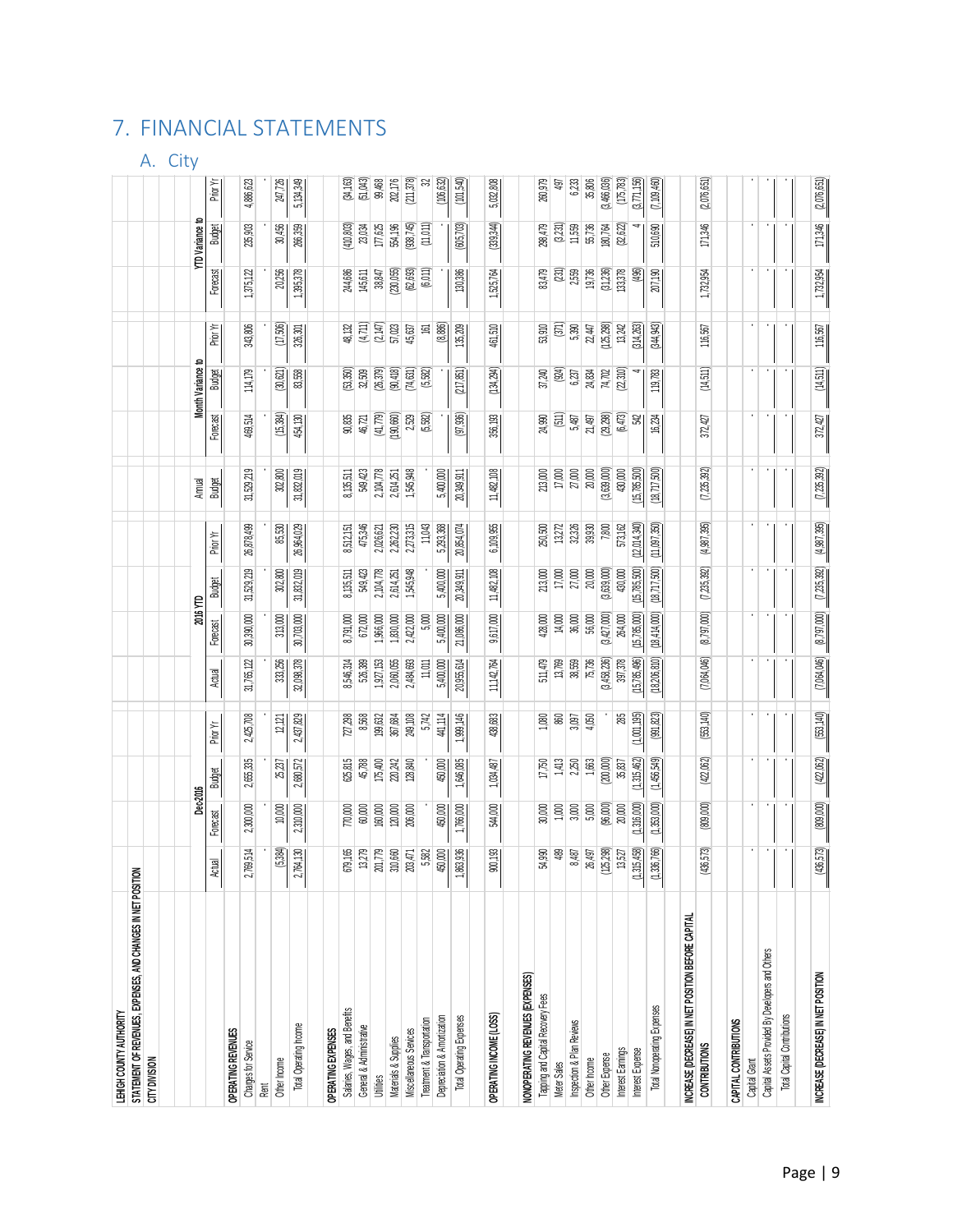| <b>B.</b> Suburban |
|--------------------|
|                    |

| STATEMENT OF REVENUES, EXPENSES, AND CHANGES IN NET POSITION<br>NONOP ERATING REVENUES (EXPENSES)<br>Tapping and Capital Recovery Fees<br>Salaries, Wages, and Benefits<br>OPERATING INCOME (LOSS)<br>Depreciation & Amortization<br>Total Operating Expenses<br>Treatment & Transportation<br>Inspection & Plan Reviews<br><b>Total Operating Income</b><br>General & Administrative<br>OPERATING EXPENSES<br>Miscellaneous Services<br>OPERATING REVENUES<br>SUBURBAN DIVISION<br>Materials & Supplies<br>Charges for Service | 8,019<br>2,043<br>93,597<br>192,582<br>800,546<br>905,948<br>112,594<br>572,918<br>(592, 780)<br>2,074,758<br>2,195,370<br>220,517<br>2,788,151<br>Actual | Dec-2016<br>15,000<br>70,000<br>220,000<br>50,000<br>91,000<br>855,000<br>550,000<br>573,000<br>1,720,000<br>1,735,000<br>2,409,000<br>Forecast | 14,917<br>50,803<br>2,733,568<br>19,525<br>64,263<br>280,611<br>666,386<br>408,942<br>572,925<br>2,667,848<br>183,983<br>Budget | 3.319<br>1,984,733<br>9,980<br>127,663<br>2,122,376<br>201,982<br>Prior Yr | 26,600,711<br>416,113<br>99,687<br>27,116,511<br>Actual | 2016 YTD<br>Forecast | <b>Budget</b>    | Prior Yr    | Annual           |            | Month Variance to | Prior Yr             |            | TD Variance to |                      |
|---------------------------------------------------------------------------------------------------------------------------------------------------------------------------------------------------------------------------------------------------------------------------------------------------------------------------------------------------------------------------------------------------------------------------------------------------------------------------------------------------------------------------------|-----------------------------------------------------------------------------------------------------------------------------------------------------------|-------------------------------------------------------------------------------------------------------------------------------------------------|---------------------------------------------------------------------------------------------------------------------------------|----------------------------------------------------------------------------|---------------------------------------------------------|----------------------|------------------|-------------|------------------|------------|-------------------|----------------------|------------|----------------|----------------------|
|                                                                                                                                                                                                                                                                                                                                                                                                                                                                                                                                 |                                                                                                                                                           |                                                                                                                                                 |                                                                                                                                 |                                                                            |                                                         |                      |                  |             |                  |            |                   |                      |            |                |                      |
|                                                                                                                                                                                                                                                                                                                                                                                                                                                                                                                                 |                                                                                                                                                           |                                                                                                                                                 |                                                                                                                                 |                                                                            |                                                         |                      |                  |             |                  |            |                   |                      |            |                |                      |
|                                                                                                                                                                                                                                                                                                                                                                                                                                                                                                                                 |                                                                                                                                                           |                                                                                                                                                 |                                                                                                                                 |                                                                            |                                                         |                      |                  |             |                  |            |                   |                      |            |                |                      |
|                                                                                                                                                                                                                                                                                                                                                                                                                                                                                                                                 |                                                                                                                                                           |                                                                                                                                                 |                                                                                                                                 |                                                                            |                                                         |                      |                  |             |                  |            |                   |                      |            |                |                      |
|                                                                                                                                                                                                                                                                                                                                                                                                                                                                                                                                 |                                                                                                                                                           |                                                                                                                                                 |                                                                                                                                 |                                                                            |                                                         |                      |                  |             | <b>Budget</b>    | Forecast   | Budget            |                      | Forecast   | Budget         | Prior Yr             |
|                                                                                                                                                                                                                                                                                                                                                                                                                                                                                                                                 |                                                                                                                                                           |                                                                                                                                                 |                                                                                                                                 |                                                                            |                                                         |                      |                  |             |                  |            |                   |                      |            |                |                      |
|                                                                                                                                                                                                                                                                                                                                                                                                                                                                                                                                 |                                                                                                                                                           |                                                                                                                                                 |                                                                                                                                 |                                                                            |                                                         | 24,890,000           | 24,301,607       | 25,887,732  | 24,301,607       | 354,758    | [593,090]         | 90,025               | 1,710,711  | 2,299,104      | 712,980              |
|                                                                                                                                                                                                                                                                                                                                                                                                                                                                                                                                 |                                                                                                                                                           |                                                                                                                                                 |                                                                                                                                 |                                                                            |                                                         | 120,000              | 179,004          | 126,340     | 179,004          | (6, 981)   | (6, 898)          | (1, 961)             | (20, 313)  | (79, 317)      | (26, 653)            |
|                                                                                                                                                                                                                                                                                                                                                                                                                                                                                                                                 |                                                                                                                                                           |                                                                                                                                                 |                                                                                                                                 |                                                                            |                                                         | 187,000              | 609,592          | 626,997     | 609,592          | 112,594    | 61,791            | (15,070)             | 229,113    | (193, 479)     | (210, 884)           |
|                                                                                                                                                                                                                                                                                                                                                                                                                                                                                                                                 |                                                                                                                                                           |                                                                                                                                                 |                                                                                                                                 |                                                                            |                                                         | 25,197,000           | 25,090,203       | 26,641,068  | 25,090,203       | 460,370    | (538, 198)        | 72,994               | 1,919,511  | 2,026,308      | 475,443              |
|                                                                                                                                                                                                                                                                                                                                                                                                                                                                                                                                 |                                                                                                                                                           |                                                                                                                                                 |                                                                                                                                 |                                                                            |                                                         |                      |                  |             |                  |            |                   |                      |            |                |                      |
|                                                                                                                                                                                                                                                                                                                                                                                                                                                                                                                                 |                                                                                                                                                           |                                                                                                                                                 |                                                                                                                                 |                                                                            | 2,734,952                                               | 2,752,000            | 2,391,800        | 2,493,981   | 2,391,801        | 517)       | (36, 534)         | (18,535)             | 17,048     | (343, 152)     | (240, 972)           |
|                                                                                                                                                                                                                                                                                                                                                                                                                                                                                                                                 |                                                                                                                                                           |                                                                                                                                                 |                                                                                                                                 |                                                                            | 215,539                                                 | 354.000              | 234,355          | 216,475     | 234,354          | 47,957     | 17,482            | 127                  | 138,461    | 18,816         | gg                   |
|                                                                                                                                                                                                                                                                                                                                                                                                                                                                                                                                 |                                                                                                                                                           |                                                                                                                                                 |                                                                                                                                 | 54,914                                                                     | 745,226                                                 | 733,000              | 71,112           | 707,034     | 77,112           | (23,597)   | (29, 334)         | (38, 682)            | (12, 226)  | 25,886         | (38, 192)            |
|                                                                                                                                                                                                                                                                                                                                                                                                                                                                                                                                 |                                                                                                                                                           |                                                                                                                                                 |                                                                                                                                 | 455,443                                                                    | 1,218,745                                               | 1,052,000            | 2,029,591        | 2,007,899   | 2,029,590        | (01,582)   | 88,029            | 262,861              | (166, 745) | 810,846        | 789,155              |
|                                                                                                                                                                                                                                                                                                                                                                                                                                                                                                                                 |                                                                                                                                                           |                                                                                                                                                 |                                                                                                                                 | 896,914                                                                    | 8,683,916                                               | 9,232,000            | 7,996,599        | 7,503,653   | 7,996,600        | 54,454     | (134, 160)        | 96,368               | 548,084    | (687, 317)     | (1, 180, 263)        |
|                                                                                                                                                                                                                                                                                                                                                                                                                                                                                                                                 |                                                                                                                                                           |                                                                                                                                                 |                                                                                                                                 | 442,446                                                                    | 6.790.533                                               | 6.405,000            | 5.331.851        | 5,352,600   | 5,331,851        | (355,948)  | (497,006)         | (463, 502)           | 385,533    | (1,458,682)    | (1,437,932)          |
|                                                                                                                                                                                                                                                                                                                                                                                                                                                                                                                                 |                                                                                                                                                           |                                                                                                                                                 |                                                                                                                                 | 591,210                                                                    | 6,882,843                                               | 6,883,000            | 6,875,111        | 7,094,520   | 6,875,111        | 82         |                   | 18,292               | ত্রি       | (7, 732)       | 211,677              |
|                                                                                                                                                                                                                                                                                                                                                                                                                                                                                                                                 |                                                                                                                                                           |                                                                                                                                                 | 2,196,635                                                                                                                       | 2,646,229                                                                  | 27,271,754                                              | 27,411,000           | 25,630,419       | 25,376,162  | 25,630,419       | (379, 151) | [591, 516]        | (141, 922)           | 139,246    | (1,641,335)    | (1,895,592)          |
|                                                                                                                                                                                                                                                                                                                                                                                                                                                                                                                                 |                                                                                                                                                           |                                                                                                                                                 |                                                                                                                                 |                                                                            |                                                         |                      |                  |             |                  |            |                   |                      |            |                |                      |
|                                                                                                                                                                                                                                                                                                                                                                                                                                                                                                                                 |                                                                                                                                                           | 674,000                                                                                                                                         | 536,933                                                                                                                         | (523,853)                                                                  | (155,243)                                               | (2,214,000)          | (540,216)        | 1,264,906   | (540,216)        | 81,220     | (1, 129, 713)     | (68, 927)            | 2,058,757  | 384,973        | (1,420,149)          |
|                                                                                                                                                                                                                                                                                                                                                                                                                                                                                                                                 |                                                                                                                                                           |                                                                                                                                                 |                                                                                                                                 |                                                                            |                                                         |                      |                  |             |                  |            |                   |                      |            |                |                      |
|                                                                                                                                                                                                                                                                                                                                                                                                                                                                                                                                 | 255,312                                                                                                                                                   | 60,000                                                                                                                                          | 112,415                                                                                                                         | 109,919                                                                    | 2,118,529                                               | 1,590,000            | 1,348,980        | 2,023,185   | 1,348,980        | 195,312    | 142,897           | 145,393              | 528,529    | 769,549        | 95,344               |
|                                                                                                                                                                                                                                                                                                                                                                                                                                                                                                                                 | 4,005                                                                                                                                                     | 10,000                                                                                                                                          | 6,250                                                                                                                           | 5,701                                                                      | 156,365                                                 | 160,000              | 75,000           | 88,926      | 75,000           | (5,995)    | (2, 245)          | (1,696)              | (3,635)    | 81,365         | 67,439               |
|                                                                                                                                                                                                                                                                                                                                                                                                                                                                                                                                 | 15,056                                                                                                                                                    | 5,000                                                                                                                                           | 8,000                                                                                                                           | 25,125                                                                     | 86,947                                                  | 85,000               | 96,000           | 189,347     | 96,000           | 10,056     | 7,056             | (10,069)             | 1,947      | (9,053)        | (102, 400)           |
|                                                                                                                                                                                                                                                                                                                                                                                                                                                                                                                                 | 20,545                                                                                                                                                    | (95,000)                                                                                                                                        | 462                                                                                                                             | 2,680                                                                      | 137,987                                                 | 2,000                | 5,500            | 41,561      | 5,500            | 115,545    | 20,083            | 17,865               | 135,987    | 32,487         | 96,426               |
|                                                                                                                                                                                                                                                                                                                                                                                                                                                                                                                                 | (219)                                                                                                                                                     |                                                                                                                                                 | (587)                                                                                                                           | (1,347)                                                                    | (6,706)                                                 | (6,000)              | (7,000)          | (86,078)    | (7,000)          | (219)      | 38                | 1,129                | (706)      | ž\$            | 79,372               |
| Interest Eamings                                                                                                                                                                                                                                                                                                                                                                                                                                                                                                                | 6,506                                                                                                                                                     | 6,000                                                                                                                                           | 3,154                                                                                                                           | 9,513                                                                      | 67,822                                                  | 68,000               | 37,826           | 44,556      | 37,826           | SOS        | 3,352             | (3,007)              | (178)      | 29,996         | 23,266               |
| Interest Expense                                                                                                                                                                                                                                                                                                                                                                                                                                                                                                                | (106,569)                                                                                                                                                 | (105,000)                                                                                                                                       | (139,071)                                                                                                                       | (109, 709)                                                                 | (1, 739, 787)                                           | (1,256,000)          | (1,668,907)      | (1,360,119) | (1,668,907)      | (1,569)    | 32,502            | 3,140                | (483,787)  | (70, 880)      | (379, 668)           |
| Total Nonoperating Expenses                                                                                                                                                                                                                                                                                                                                                                                                                                                                                                     | 194,637                                                                                                                                                   | (119,000)                                                                                                                                       | (9,377)                                                                                                                         | 41,882                                                                     | 821,157                                                 | 643,000              | (112, 601)       | 941,378     | (112,601)        | 313,637    | 204,014           | 152,756              | $178,157$  | 933,758        | (120, 221)           |
| INCREASE (DECREASE) IN NET POSITION BEFORE CAPITAL                                                                                                                                                                                                                                                                                                                                                                                                                                                                              |                                                                                                                                                           |                                                                                                                                                 |                                                                                                                                 |                                                                            |                                                         |                      |                  |             |                  |            |                   |                      |            |                |                      |
| <b>CONTRIBUTIONS</b>                                                                                                                                                                                                                                                                                                                                                                                                                                                                                                            | (398, 143)                                                                                                                                                |                                                                                                                                                 | 527,556                                                                                                                         | (481, 972)                                                                 | 665,913                                                 |                      | (652, 817)       | 2,206,284   | (652, 817)       | 394,857    | (925, 699)        | 83,828               | 2,236,913  | 1,318,730      | (1,540,370)          |
|                                                                                                                                                                                                                                                                                                                                                                                                                                                                                                                                 |                                                                                                                                                           |                                                                                                                                                 |                                                                                                                                 |                                                                            |                                                         |                      |                  |             |                  |            |                   |                      |            |                |                      |
|                                                                                                                                                                                                                                                                                                                                                                                                                                                                                                                                 |                                                                                                                                                           |                                                                                                                                                 |                                                                                                                                 |                                                                            |                                                         |                      |                  |             |                  |            |                   |                      |            |                |                      |
|                                                                                                                                                                                                                                                                                                                                                                                                                                                                                                                                 |                                                                                                                                                           |                                                                                                                                                 |                                                                                                                                 |                                                                            |                                                         |                      |                  |             |                  |            |                   |                      |            |                |                      |
|                                                                                                                                                                                                                                                                                                                                                                                                                                                                                                                                 |                                                                                                                                                           |                                                                                                                                                 |                                                                                                                                 |                                                                            |                                                         |                      |                  |             |                  |            |                   |                      |            |                |                      |
|                                                                                                                                                                                                                                                                                                                                                                                                                                                                                                                                 |                                                                                                                                                           |                                                                                                                                                 |                                                                                                                                 |                                                                            |                                                         |                      |                  |             |                  |            |                   |                      |            |                |                      |
| (398, 143)<br>INCREASE (DECREASE) IN NET POSITION                                                                                                                                                                                                                                                                                                                                                                                                                                                                               |                                                                                                                                                           | (793,000)                                                                                                                                       | 602,556                                                                                                                         | (481, 972)                                                                 | 665,913                                                 | (1,571,000)          | [577, 817]       | 2,206,284   | (577, 817)       | 394,857    | (1,000,699)       | 83,828               | 2,236,913  | 1,243,730      | (1,540,370)          |
| Capital Assets Provided By Developers and Others<br><b>Total Capital Contributions</b><br>CAPITAL CONTRIBUTIONS                                                                                                                                                                                                                                                                                                                                                                                                                 |                                                                                                                                                           | (793,000)                                                                                                                                       | 75,000<br>75,000                                                                                                                |                                                                            |                                                         | (1,571,000)          | 75,000<br>75,000 |             | 75,000<br>75,000 |            |                   | (75,000)<br>(75,000) |            |                | (75,000)<br>(75,000) |